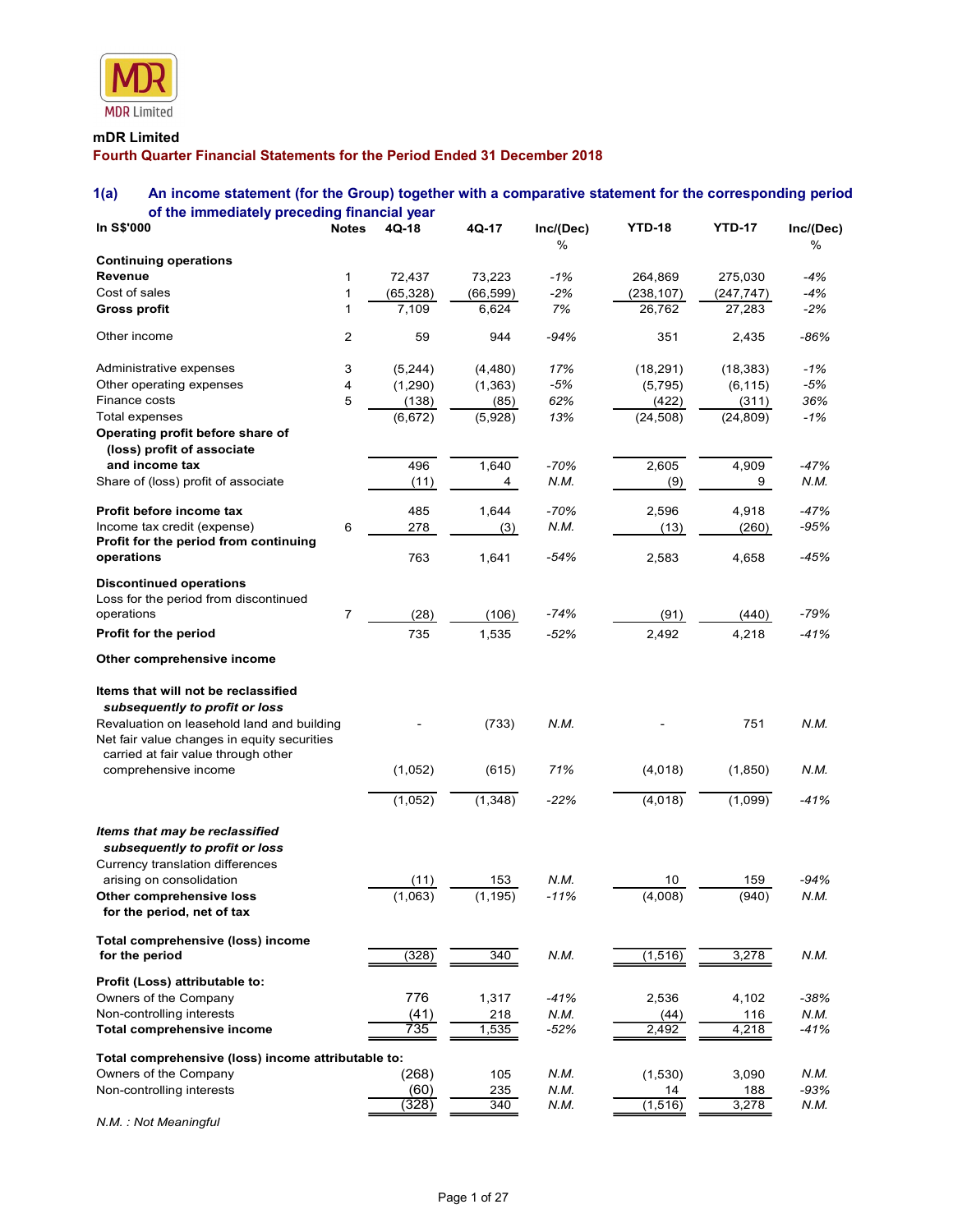#### 1(a)(i) Breakdown and explanatory notes to the income statement

#### Note 1 Revenue, cost of sales and gross profit

| Breakdown and explanatory notes to the income statement                                                                                                                                                                                                                                       |           |           |               |               |
|-----------------------------------------------------------------------------------------------------------------------------------------------------------------------------------------------------------------------------------------------------------------------------------------------|-----------|-----------|---------------|---------------|
| Revenue, cost of sales and gross profit                                                                                                                                                                                                                                                       |           |           |               |               |
| The Group operates in four business segments - After Market Services (AMS), Distribution Management Solutions<br>(DMS), Digital Inkjet Printing for Out-Of-Home Advertising Solutions (DPAS) and Investment.                                                                                  |           |           |               |               |
| The Group has added the Investment Business as a separate business segment in its quarterly results from 2Q-<br>18, after shareholders' approval of the diversification of the Group's business to include, <i>inter alia</i> , the Investment<br>Business, at the EGM held on 27 April 2018. |           |           |               |               |
| The breakdown of revenue and cost of goods sold are as follows:                                                                                                                                                                                                                               |           |           |               |               |
| In S\$'000                                                                                                                                                                                                                                                                                    | 4Q-18     | 4Q-17     | <b>YTD-18</b> | <b>YTD-17</b> |
| Revenue                                                                                                                                                                                                                                                                                       |           |           |               |               |
| AMS                                                                                                                                                                                                                                                                                           | 5,263     | 5,940     | 24,240        | 26,027        |
| <b>DMS</b>                                                                                                                                                                                                                                                                                    | 65,309    | 65,557    | 232,847       | 241,755       |
| <b>DPAS</b>                                                                                                                                                                                                                                                                                   | 1,460     | 1,726     | 6,153         | 7,248         |
| Investment                                                                                                                                                                                                                                                                                    | 405       |           | 1,629         |               |
|                                                                                                                                                                                                                                                                                               | 72,437    | 73,223    | 264,869       | 275,030       |
| Cost of goods sold                                                                                                                                                                                                                                                                            |           |           |               |               |
| AMS                                                                                                                                                                                                                                                                                           | (3,874)   | (4, 592)  | (18, 138)     | (19, 533)     |
| <b>DMS</b>                                                                                                                                                                                                                                                                                    | (60, 458) | (60, 821) | (215, 716)    | (223, 111)    |
| <b>DPAS</b>                                                                                                                                                                                                                                                                                   |           |           |               |               |
|                                                                                                                                                                                                                                                                                               | (996)     | (1, 186)  | (4, 253)      | (5, 103)      |
| Investment                                                                                                                                                                                                                                                                                    |           |           |               |               |
|                                                                                                                                                                                                                                                                                               | (65, 328) | (66, 599) | (238, 107)    | (247, 747)    |
| <b>Gross profit</b>                                                                                                                                                                                                                                                                           |           |           |               |               |
| AMS                                                                                                                                                                                                                                                                                           | 1,389     | 1,348     | 6,102         | 6,494         |
| <b>DMS</b>                                                                                                                                                                                                                                                                                    | 4,851     | 4,736     | 17,131        | 18,644        |
| <b>DPAS</b>                                                                                                                                                                                                                                                                                   | 464       | 540       | 1,900         | 2,145         |
| Investment                                                                                                                                                                                                                                                                                    | 405       |           | 1,629         |               |
|                                                                                                                                                                                                                                                                                               | 7,109     | 6,624     | 26,762        | 27,283        |
| GP%                                                                                                                                                                                                                                                                                           |           |           |               |               |
| AMS                                                                                                                                                                                                                                                                                           | 26%       | 23%       | 25%           | 25%           |
| DMS                                                                                                                                                                                                                                                                                           | 7%        | 7%        | 7%            | 8%            |
| <b>DPAS</b>                                                                                                                                                                                                                                                                                   | 32%       | 31%       | 31%           | 30%           |
| Investment                                                                                                                                                                                                                                                                                    | 100%      | N.M.      | 100%          | N.M.          |
|                                                                                                                                                                                                                                                                                               | 10%       | 9%        | 10%           | 10%           |

N.M. : Not meaningful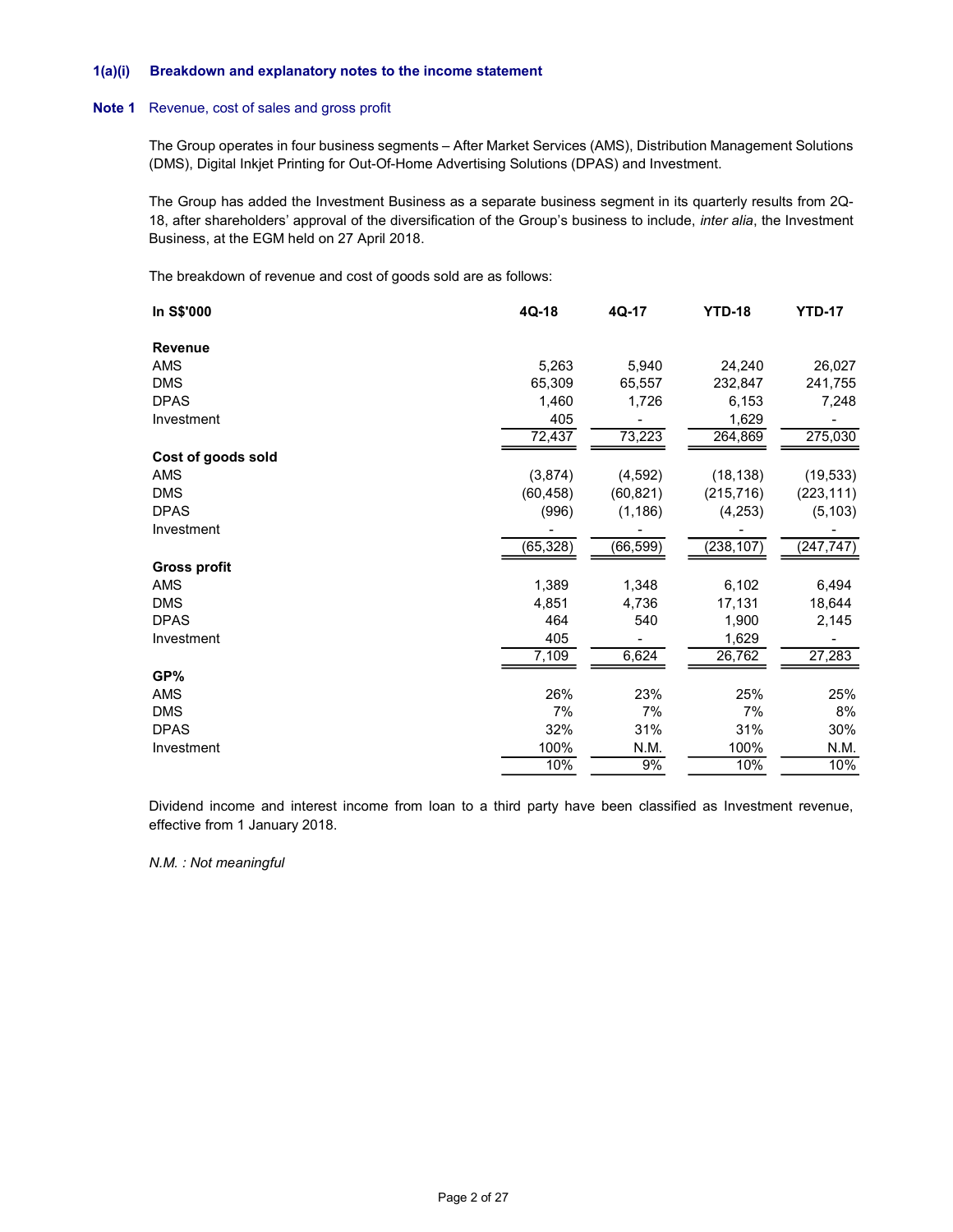| Other income consists of the following:                                                                                                               |                          |                |                |               |
|-------------------------------------------------------------------------------------------------------------------------------------------------------|--------------------------|----------------|----------------|---------------|
|                                                                                                                                                       |                          |                |                |               |
| In S\$'000                                                                                                                                            | $4Q-18$                  | 4Q-17          | <b>YTD-18</b>  | <b>YTD-17</b> |
| Interest income                                                                                                                                       |                          |                |                |               |
|                                                                                                                                                       |                          |                |                |               |
| - Fixed deposits                                                                                                                                      | 13                       | 13             | 134            | 98            |
| - Loan to a third party                                                                                                                               | $\sim$                   | 510            | $\sim$         | 1,103         |
| Dividend income                                                                                                                                       |                          |                |                |               |
| - Investment in marketable securities                                                                                                                 | $\sim$                   | 9              | $\blacksquare$ | 393           |
| - Associate                                                                                                                                           | 12                       | $\blacksquare$ | 12             | $\sim$        |
| Rental income                                                                                                                                         | $\overline{5}$           | 5              | 20             | 11            |
| Bad debts recovered - trade                                                                                                                           | $\overline{\phantom{a}}$ | 27             | $\sim 100$     | 253           |
| (Reversal of) liabilities written back                                                                                                                | $\overline{\phantom{a}}$ | 212            | (50)           | 213           |
| Wage credit                                                                                                                                           | $\overline{\phantom{a}}$ | $\sim$         | 113            | 121           |
| PIC payout                                                                                                                                            | $\blacksquare$           | 52             | $\blacksquare$ | 65            |
| Third party compensation                                                                                                                              | $\blacksquare$           | 99             | $\blacksquare$ | 99            |
| Others                                                                                                                                                | 29                       | 17             | 122            | 79            |
|                                                                                                                                                       | 59                       | 944            | 351            | 2,435         |
|                                                                                                                                                       |                          |                |                |               |
|                                                                                                                                                       |                          |                |                |               |
| Dividend income from investment in marketable securities and interest income from loan to a third party were<br>classified as other income in FY2017. |                          |                |                |               |
|                                                                                                                                                       |                          |                |                |               |
|                                                                                                                                                       |                          |                |                |               |
| Administrative expenses                                                                                                                               |                          |                |                |               |
|                                                                                                                                                       |                          |                |                |               |
| The administrative expenses comprise mainly staff cost.                                                                                               |                          |                |                |               |
| In S\$'000                                                                                                                                            | $4Q-18$                  | $4Q-17$        | <b>YTD-18</b>  | <b>YTD-17</b> |
|                                                                                                                                                       |                          |                |                |               |
| <b>Staff Cost</b>                                                                                                                                     |                          |                |                |               |
|                                                                                                                                                       | 1,049                    | 1,105          | 4,152          | 4,606         |
| AMS                                                                                                                                                   |                          |                |                |               |
| <b>DMS</b>                                                                                                                                            | 1,911                    | 1,865          | 7,160          | 7,400         |

# Note 3 Administrative expenses

| In S\$'000                            | $4Q-18$ | 4Q-17 | <b>YTD-18</b> | <b>YTD-17</b> |  |
|---------------------------------------|---------|-------|---------------|---------------|--|
| <b>Staff Cost</b>                     |         |       |               |               |  |
| AMS                                   | 1,049   | 1,105 | 4,152         | 4,606         |  |
| <b>DMS</b>                            | 1,911   | .865  | 7,160         | 7,400         |  |
| <b>DPAS</b>                           | 170     | 157   | 676           | 784           |  |
| Management and HQ support staff costs |         |       |               |               |  |
| (including Directors' fees)           | 1,325   | 753   | 3,389         | 2,712         |  |
|                                       | 4,455   | 3,880 | 15,377        | 15,502        |  |

### Note 4 Other operating expenses

Other operating expenses consist of the following:

| <b>In S\$'000</b>                                | 4Q-18 | 4Q-17 | <b>YTD-18</b> | <b>YTD-17</b> |  |
|--------------------------------------------------|-------|-------|---------------|---------------|--|
| Rental expenses                                  | 1.109 | 1.109 | 4,393         | 4.693         |  |
| Depreciation expenses                            | 224   | 197   | 878           | 743           |  |
| Plant and equipment written off                  |       | 19    | 49            | 61            |  |
| (Gain) Loss on disposal of plant and equipment   |       | 4     | (3)           | (42)          |  |
| Reversal of impairment on plant and equipment    |       | (3)   |               | (3)           |  |
| Reversal of loss allowance for trade receivables | (25)  | (72)  | (16)          | (67)          |  |
| Reversal of loss allowance for other receivables | (8)   |       | (8)           |               |  |
| Bad debts written off - trade                    | 68    |       | 68            | 3             |  |
| Bad debts written off - non-trade                | 8     |       | 8             |               |  |
| Allowance for inventories                        |       | 148   | 360           | 525           |  |
| Foreign exchange (gain) loss                     | (102) | (40)  | 66            | 202           |  |
|                                                  | 1,290 | 1,363 | 5,795         | 6,115         |  |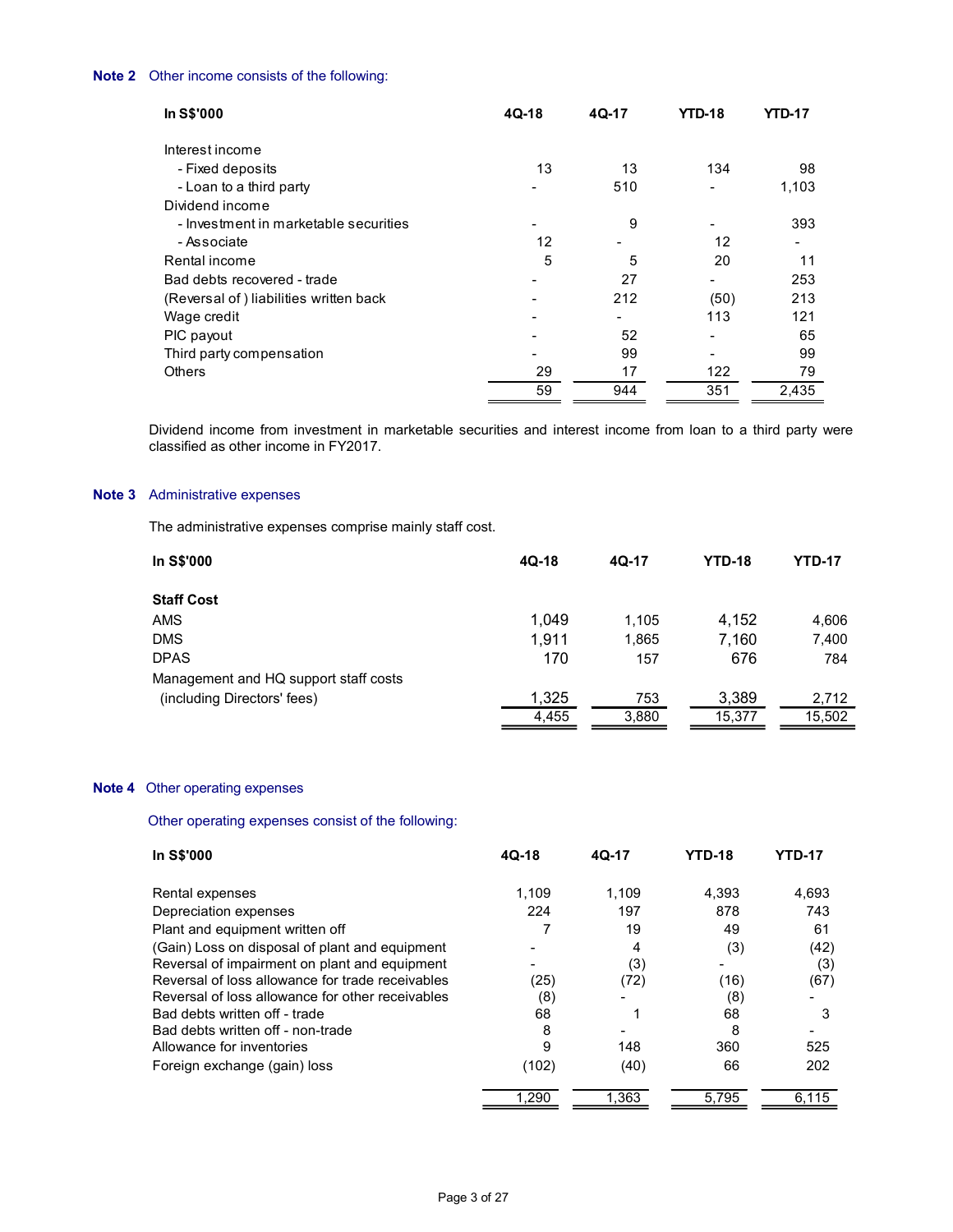### Note 5 Finance costs

#### Note 6 Income tax expense

#### Note 7 Income statement for discontinued operations

| inance costs                                                           |                          |                          |                             |                |
|------------------------------------------------------------------------|--------------------------|--------------------------|-----------------------------|----------------|
| inance costs comprise interests on finance leases and bank borrowings. |                          |                          |                             |                |
| ncome tax expense                                                      |                          |                          |                             |                |
| he tax expense provision is calculated for profitable subsidiaries.    |                          |                          |                             |                |
| ncome statement for discontinued operations                            |                          |                          |                             |                |
|                                                                        |                          |                          |                             |                |
| In S\$'000                                                             | 4Q-18                    | 4Q-17                    | <b>YTD-18</b>               | <b>YTD-17</b>  |
| Revenue                                                                |                          |                          | $\blacksquare$              | 10,246         |
| Cost of sales                                                          | $\overline{\phantom{a}}$ |                          | (40)                        | (9,936)        |
| Gross (loss) profit                                                    | $\overline{\phantom{0}}$ |                          | (40)                        | 310            |
| Other operating income                                                 |                          |                          |                             | 9              |
| Administrative expenses                                                |                          |                          |                             | (378)          |
| Other operating expenses                                               | (28)                     | (106)                    | (51)                        | (381)          |
| Loss before income tax                                                 | (28)                     | (106)                    | (91)                        | (440)          |
| Income tax expense                                                     | $\blacksquare$           | $\overline{\phantom{a}}$ | $\blacksquare$              | $\sim$         |
| Loss for the period from                                               |                          |                          |                             |                |
| discontinued operations                                                | (28)                     | (106)                    | (91)                        | (440)          |
|                                                                        |                          |                          |                             |                |
| (Loss) Profit attributable to:                                         |                          |                          |                             |                |
| Owners of the Company<br>Non-controlling interests                     | (1)<br>(27)              | (113)<br>$\overline{7}$  | (36)<br>$\frac{(55)}{(91)}$ | (303)<br>(137) |

 The comparative figures have been re-presented to report separately profit and loss items for continuing and discontinued operations.

 Discontinued operations relate to operations in Myanmar inclusive of MDR Myanmar Co., Ltd, Golden Myanmar Sea Co., Ltd, Pixio Myanmar Co., Ltd and MDR Golden Myanmar Sea Co., Ltd, with the latter 2 entities having ceased their business operations in March 2017.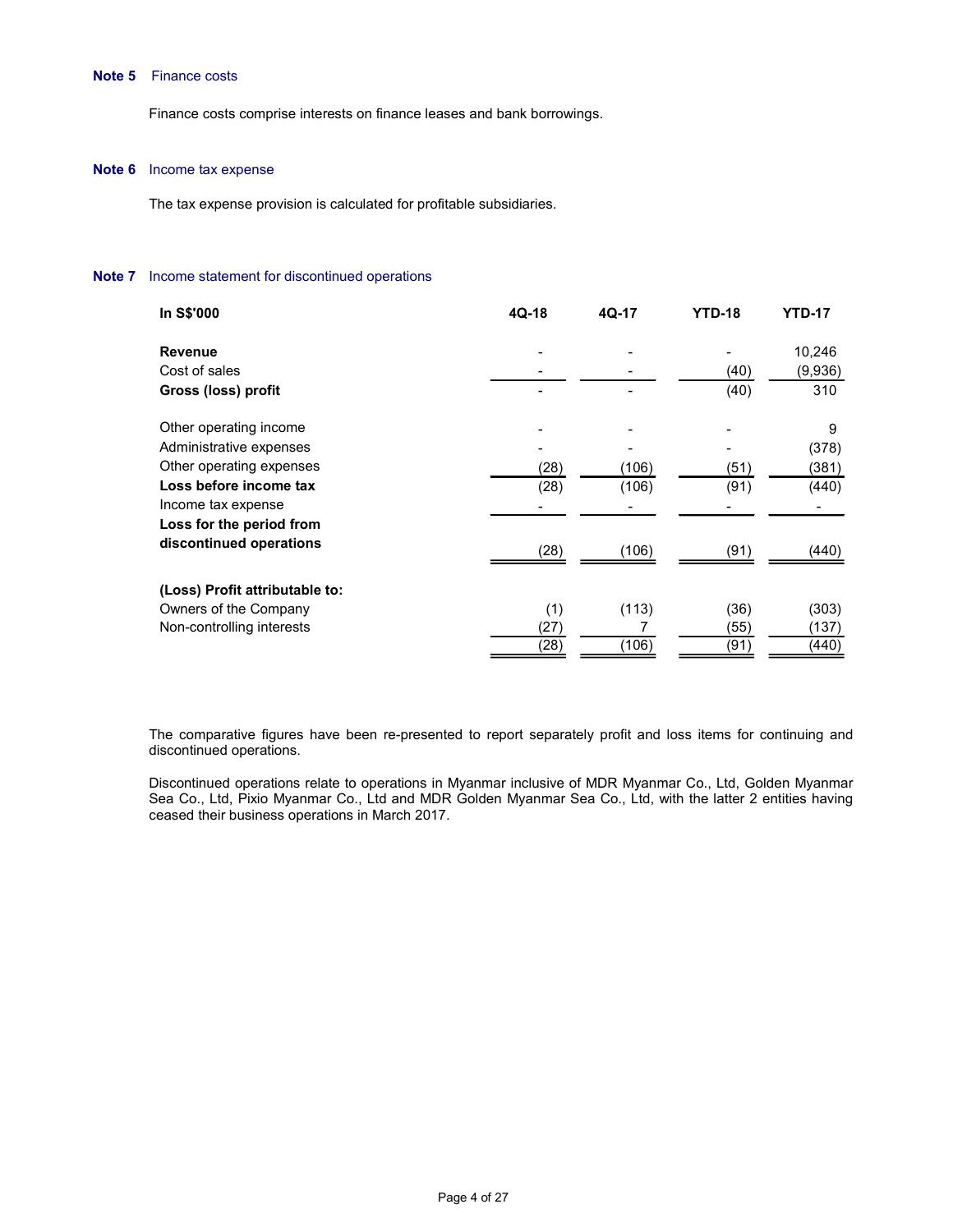1(b)(i) Statement of financial position (for the issuer and Group), together with a comparative statement as at the end of the immediately preceding financial year

|                                                         |              |           | Group                        |                               | Company   |           |
|---------------------------------------------------------|--------------|-----------|------------------------------|-------------------------------|-----------|-----------|
| In S\$'000                                              | <b>Notes</b> | 31-Dec-18 | 31-Dec-17<br><b>Restated</b> | $1-Jan-17$<br><b>Restated</b> | 31-Dec-18 | 31-Dec-17 |
| <b>ASSETS</b>                                           |              |           |                              |                               |           |           |
| <b>Current assets</b>                                   |              |           |                              |                               |           |           |
| Cash and bank balances                                  |              | 8,447     | 11,579                       | 30,817                        | 1,082     | 3,015     |
| Trade receivables                                       | 1            | 23,768    | 22,230                       | 20,867                        | 1,522     | 2,450     |
| Other receivables and                                   |              | 5,621     | 8,362                        | 5,401                         | 28,917    | 19,052    |
| prepayments<br>Inventories                              | 2<br>3       | 29,921    | 18,925                       | 20,232                        | 1,174     | 1,535     |
| <b>Total current assets</b>                             |              | 67,757    | 61,096                       | 77,317                        | 32,695    | 26,052    |
|                                                         |              |           |                              |                               |           |           |
| <b>Non-current assets</b><br>Investment in subsidiaries |              |           |                              |                               | 20,835    | 20,835    |
| Investment in an associate                              |              | 14        | 24                           | 14                            |           |           |
| Property, plant and                                     |              |           |                              |                               |           |           |
| equipment                                               | 4            | 11,097    | 11,199                       | 4,271                         | 885       | 497       |
| Goodwill                                                |              | 2,798     | 2,798                        | 2,798                         |           |           |
| Investment securities                                   | 5            | 79,054    | 13,234                       |                               | 79,054    | 13,234    |
| Cash pledged                                            |              | 49        | 1,440                        |                               |           | 1,400     |
| Other receivables and                                   |              |           |                              |                               |           |           |
| prepayments                                             |              |           |                              | 839                           |           |           |
| <b>Total non-current assets</b>                         |              | 93,012    | 28,695                       | 7,922                         | 100,774   | 35,966    |
| <b>Total assets</b>                                     |              | 160,769   | 89,791                       | 85,239                        | 133,469   | 62,018    |
| <b>Current liabilities</b>                              |              |           |                              |                               |           |           |
| <b>Bank loans</b>                                       | 6            | 14,626    | 5,485                        |                               | 8,986     |           |
| Trade payables                                          | 7            | 10,779    | 11,868                       | 13,572                        | 1,515     | 1,968     |
| Other payables                                          | 8            | 5,450     | 6,704                        | 7,341                         | 1,372     | 2,159     |
| Current portion of finance                              |              |           |                              |                               |           |           |
| leases                                                  |              | 335       | 461                          | 570                           | 36        | 68        |
| Income tax payable                                      |              | 8         | 69                           | 7                             |           |           |
| <b>Total current liabilities</b>                        |              | 31,198    | 24,587                       | 21,490                        | 11,909    | 4,195     |
| <b>Non-current liabilities</b>                          |              |           |                              |                               |           |           |
| <b>Finance leases</b>                                   |              | 411       | 645                          | 991                           | 71        | 74        |
| Deferred tax liabilities                                |              | 364       | 441                          | 118                           |           |           |
| <b>Total non-current liabilities</b>                    |              | 775       | 1,086                        | 1,109                         | 71        | 74        |
| Capital, reserves and<br>non-controlling<br>interests   |              |           |                              |                               |           |           |
| Share capital                                           |              | 220,312   | 153,652                      | 153,652                       | 220,312   | 153,652   |
| Capital reserve                                         |              | (325)     | (859)                        | (859)                         | 22        | 22        |
| Investment revaluation                                  |              |           |                              |                               |           |           |
| reserve                                                 |              | (5,868)   | (1, 850)                     |                               | (5,868)   | (1,850)   |
| Property revaluation reserve                            |              | 751       | 751                          |                               |           |           |
| Share options reserve                                   |              |           | 145                          | 311                           |           | 145       |
| Foreign currency translation<br>reserve                 |              | 39        | 87                           |                               |           |           |
| Accumulated losses                                      |              | (84, 609) | (86, 290)                    | (88, 758)                     | (92, 977) | (94, 220) |
| <b>Equity attributable to</b>                           |              |           |                              |                               |           |           |
| owners of the Company                                   |              | 130,300   | 65,636                       | 64,346                        | 121,489   | 57,749    |
| Non-controlling interests                               |              | (1,504)   | (1,518)                      | (1,706)                       |           |           |
| <b>Total equity</b>                                     |              | 128,796   | 64,118                       | 62,640                        | 121,489   | 57,749    |
| <b>Total liabilities and equity</b>                     |              | 160,769   | 89,791                       | 85,239                        | 133,469   | 62,018    |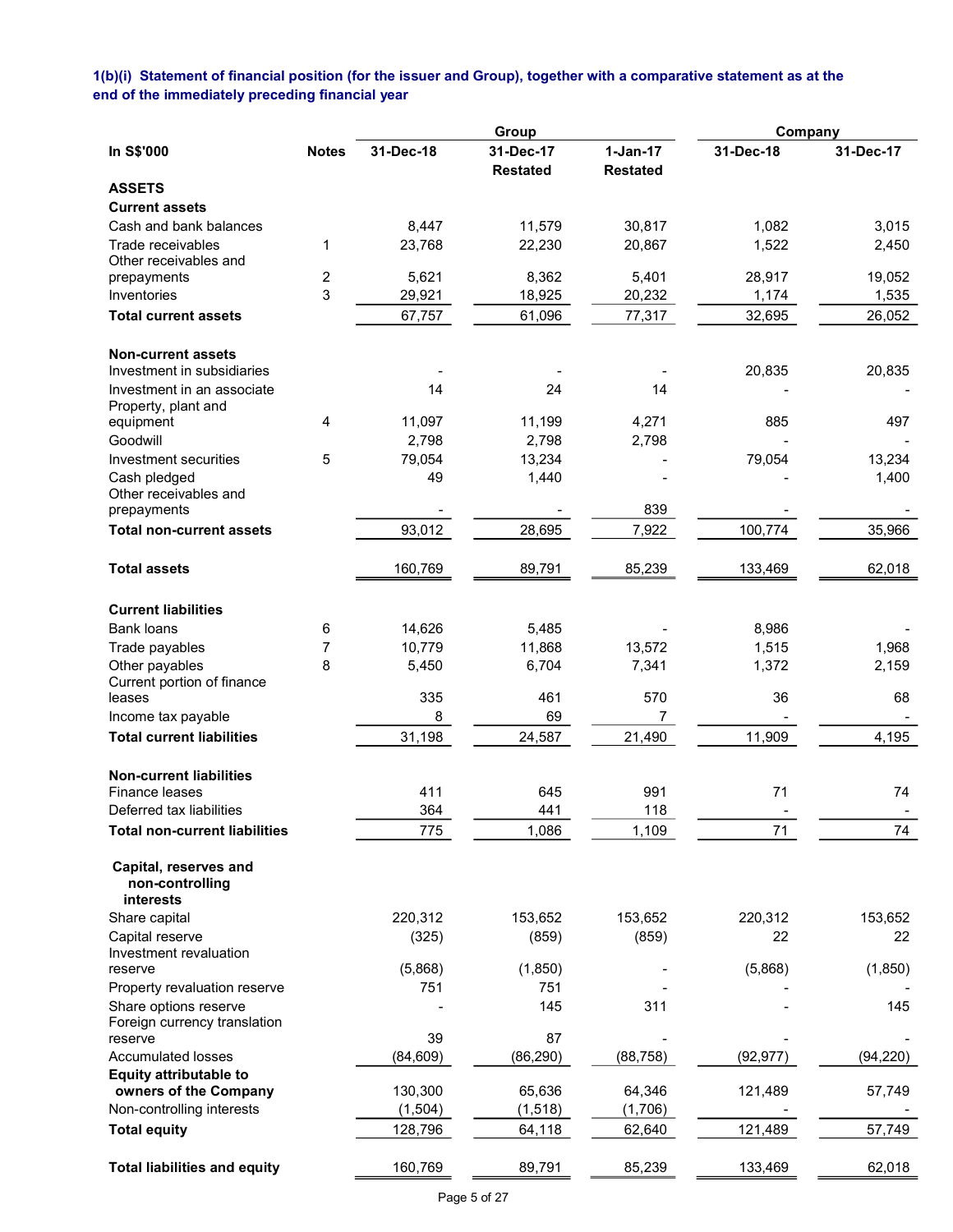#### Notes

#### 1 Trade receivables

The Group's trade receivables turnover as at 31 December 2018 is 31 days (31 December 2017: 27 days).

### 2 Other receivables and prepayments

The Group's other receivables and prepayments consist mainly of the following:

| 31-Dec-18 | 31-Dec-17 |
|-----------|-----------|
| 1.105     | 1.362     |
| 3.509     | 5.752     |
| 319       | 425       |
|           |           |

Other receivables of \$3.5 million as at 31 December 2018 comprised mainly of \$2.4 million to be received from principals in relation to sell through, advertising and promotion support.

Prepayments of \$0.3 million as at 31 December 2018 comprised mainly of prepayment of road tax and insurance of \$0.1 million and deposits for the purchase of raw materials and equipment spare parts, prepayment of maintenance contract for equipment and for the last 2 instalments of equipment hire purchase, of \$0.1 million for DPAS operation.

### 3 Inventories

The Group's inventory turnover for the quarter ended 31 December 2018 is 37 days (31 December 2017: 27 days).

 Group inventories as at 31 December 2018 stood at \$29.9 million (31 December 2017: \$18.9 million) with the increase in inventory holding mainly due to the higher volume of handsets purchased in Dec 18 for an incentive programme.

#### 4 Property, plant and equipment

 Property, plant and equipment as at 31 December 2018 mainly pertain to leasehold land and building of \$7.4 million in Malaysia for DPAS operation.

### 5 Investment securities

Investment securities pertain to the investment in marketable securities during the period.

The securities are of companies broadly categorised within the following business sectors:

| <b>Business Sectors</b> | % of Holdings |
|-------------------------|---------------|
| Real estate             | 28.6%         |
| Infrastructure          | 28.3%         |
| Telecommunications      | 24.9%         |
| Sports                  | 8.6%          |
| Leisure and hospitality | 5.9%          |
| Transportation          | 1.9%          |
| Agriculture             | 1.0%          |
| Commodities             | 0.8%          |
| <b>TOTAL</b>            | 100%          |

### 6 Bank loans

Bank loans comprised mainly of bank loans of \$4.2 million secured for the financing of property in Malaysia for DPAS operations and term loans of \$9.0 million for the investment in marketable securities.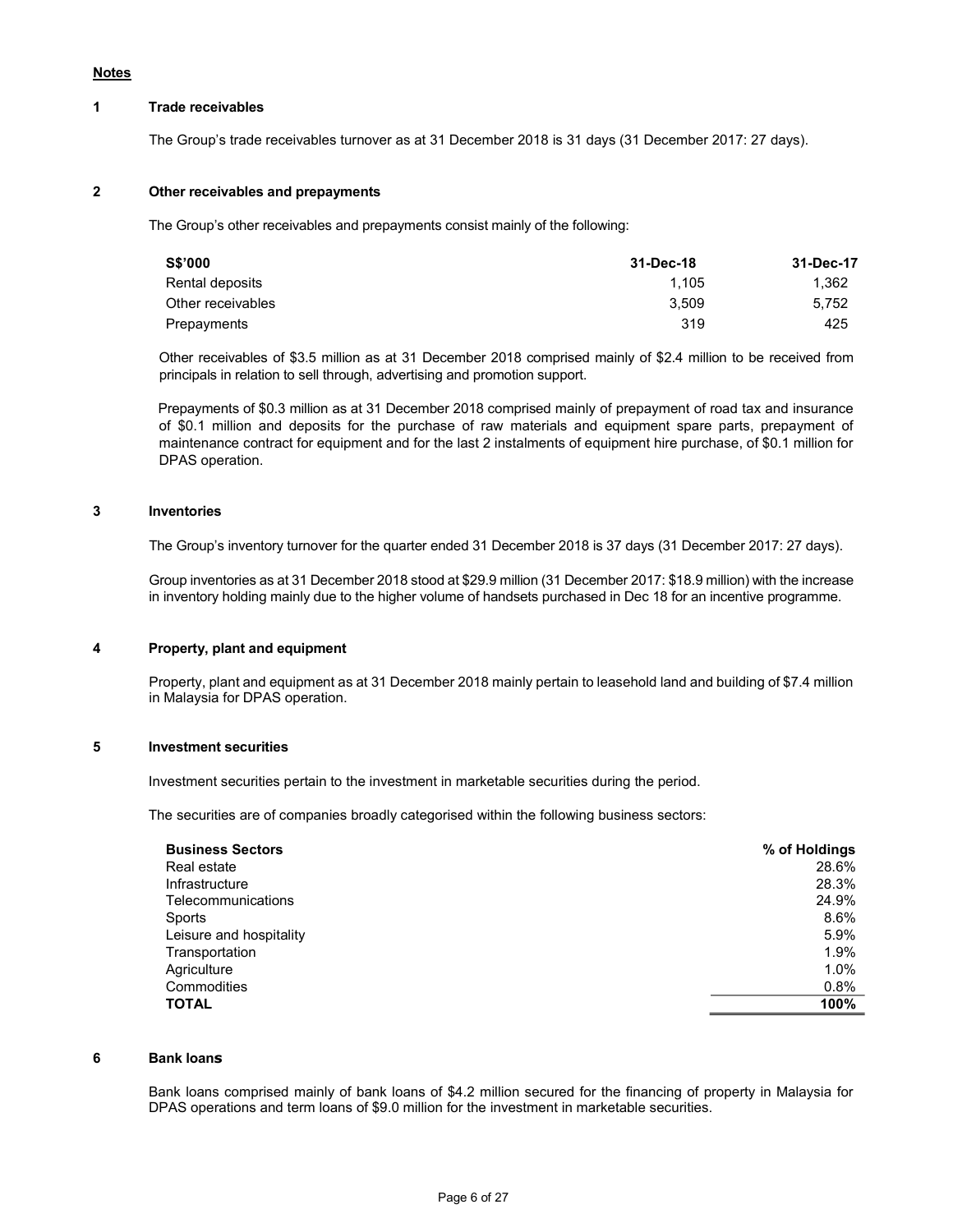# 7 Trade payables

The Group's trade payables turnover as at 31 December 2018 is 17 days (31 December 2017: 18 days).

#### 8 Other payables

The Group's other payables consist of the following:

| <b>S\$'000</b>                                                | 31-Dec-18 | 31-Dec-17 |
|---------------------------------------------------------------|-----------|-----------|
| Advertising, promotion and sell through funds from principals | 1.372     | 1.568     |
| Accrued staff costs                                           | 1.390     | 1.078     |
| Other accrued operating expenses                              | 874       | 717       |

### 1(b)(ii) Aggregate amount of Group's borrowings and debt securities

#### Amount repayable in one year or less, or on demand

| As at 31-Dec-18     |                          | As at 31-Dec-17   |                       |  |
|---------------------|--------------------------|-------------------|-----------------------|--|
| Secured<br>(\$'000) | Unsecured<br>(\$'000)    | Secured<br>\$'000 | Unsecured<br>(\$'000) |  |
| 14.961              | $\overline{\phantom{a}}$ | 5.946             | -                     |  |

### Amount repayable after one year

| As at 31-Dec-18     |                       |                     | As at 31-Dec-17       |
|---------------------|-----------------------|---------------------|-----------------------|
| Secured<br>(\$'000) | Unsecured<br>'\$'000) | Secured<br>(\$'000) | Unsecured<br>(\$'000) |
| 411                 | -                     | 645                 | -                     |

#### Details of collateral

The secured borrowings comprise mainly of outstanding finance lease of \$0.7 million on certain motor vehicles and machinery, bank loan of \$4.2 million secured against an open legal mortgage over a commercial property in Malaysia and term loan of \$9.0 million secured against the investment securities.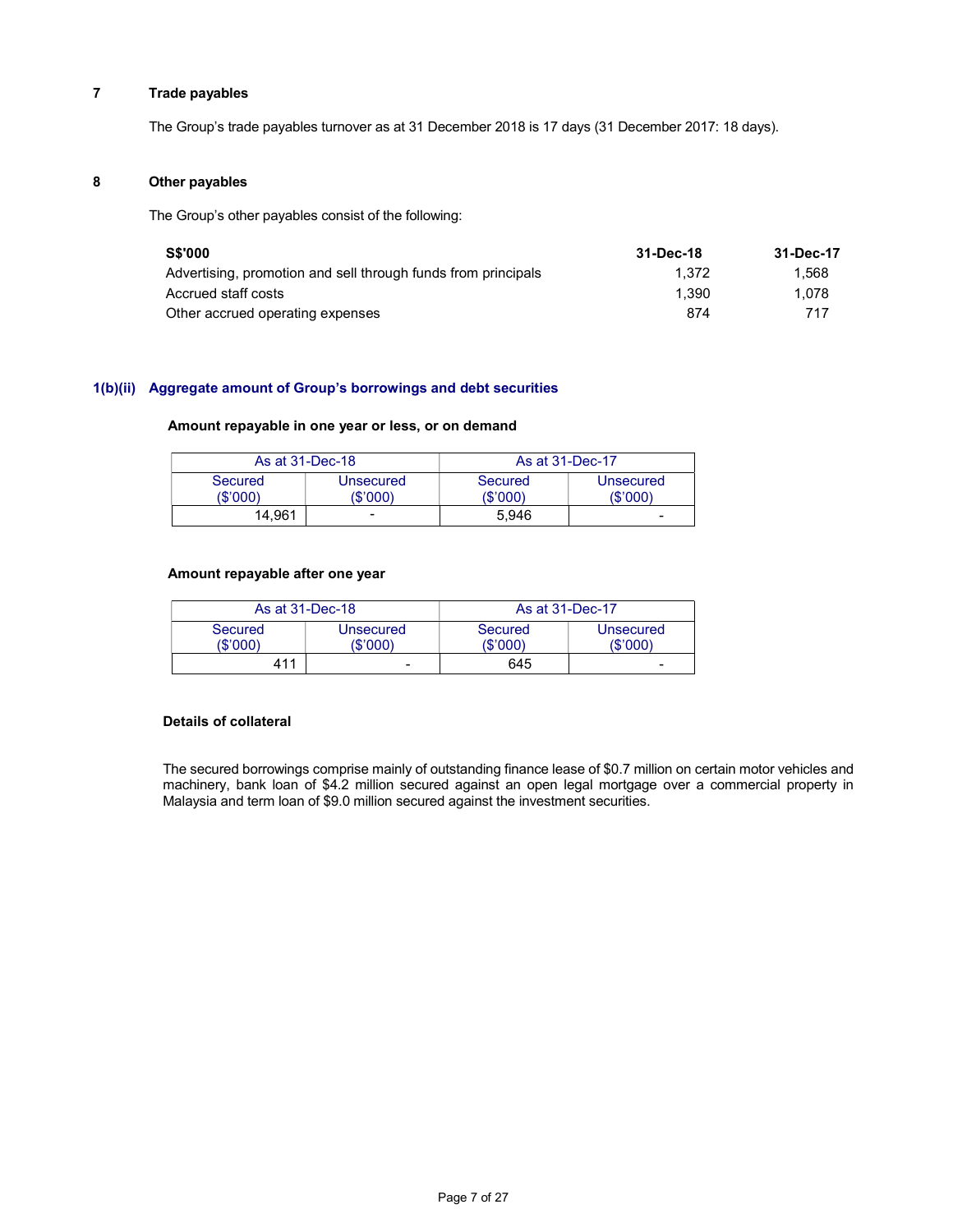# 1(c) A statement of cash flows (for the Group), together with a comparative statement for the corresponding period of the immediately preceding financial year

| In S\$'000                                                                                                 | 4Q-18              | 4Q-17            | <b>YTD-18</b>        | <b>YTD-17</b>            |
|------------------------------------------------------------------------------------------------------------|--------------------|------------------|----------------------|--------------------------|
| <b>Operating activities</b>                                                                                |                    |                  |                      |                          |
| Profit before income tax from continuing operations<br>Loss before income tax from discontinued operations | 485<br>(28)        | 1,644<br>(106)   | 2,596<br>(91)        | 4,918<br>(440)           |
|                                                                                                            | 457                | 1,538            | 2,505                | 4,478                    |
|                                                                                                            |                    |                  |                      |                          |
| Adjustments for:<br>Depreciation expenses                                                                  | 401                | 398              | 1,648                | 1,539                    |
| Interest expenses                                                                                          | 138                | 85               | 422                  | 311                      |
| Interest income from fixed deposits                                                                        | (13)               | (13)             | (134)                | (98)                     |
| Interest income from loan to a third party                                                                 |                    | (510)            | (319)                | (1, 103)                 |
| Dividend income<br>Loss (Gain) on disposal of plant and equipment                                          | (417)              | (9)<br>4         | (1, 322)<br>(3)      | (393)<br>(115)           |
| Plant and equipment written off                                                                            | $\overline{7}$     | 42               | 49                   | 150                      |
| Reversal of impairment on plant and equipment                                                              |                    | (3)              |                      | (3)                      |
| Reversal of liabilities (Liabilities) written back                                                         |                    | (213)            | 50                   | (213)                    |
| Provision for shop closure costs                                                                           |                    | (1)              | ٠                    | 204                      |
| Allowance for inventories<br>Reversal of loss allowance for trade receivables                              | 9<br>(25)          | 231<br>(67)      | 360<br>(16)          | 592<br>(39)              |
| Reversal of loss allowance for non-trade receivables                                                       | (8)                |                  | (8)                  |                          |
| Bad debts written off - trade                                                                              | 68                 | -1               | 68                   | 3                        |
| Bad debts written off - non-trade                                                                          | 8                  |                  | 8                    |                          |
| Bad debts recovered - trade                                                                                |                    | (27)             |                      | (253)                    |
| Share of loss (profit) of an associate                                                                     | 11                 | (4)              | 9                    | (9)                      |
| Net foreign exchange (gain) loss                                                                           | (97)               | (149)            | 76                   | (21)                     |
| Operating cash flows before movements<br>in working capital                                                | 539                | 1,303            | 3,393                | 5,030                    |
| Trade receivables                                                                                          | 1,034              | (1, 777)         | (1,590)              | (1,074)                  |
| Other receivables and prepayments                                                                          | 1,095              | 1,294            | (1, 134)             | 991                      |
| Inventories                                                                                                | (9,744)            | 4,241            | (11, 356)            | 715                      |
| Trade payables                                                                                             | (7, 762)           | (8, 303)         | (1,089)              | (1,699)                  |
| Other payables                                                                                             | 673                | 307              | (762)                | (626)                    |
| <b>Cash generated from operations</b>                                                                      | (14, 165)<br>38    | (2,935)<br>(678) | (12, 538)<br>(107)   | 3,337                    |
| Income tax refund (paid)<br>Interest received                                                              | 13                 | 13               | 134                  | (249)<br>98              |
| Net cash (used in) generated from operating activities                                                     | (14, 114)          | (3,600)          | (12, 511)            | 3,186                    |
|                                                                                                            |                    |                  |                      |                          |
| <b>Investing activities</b>                                                                                |                    |                  |                      |                          |
| Proceeds from disposal of plant and equipment                                                              | 16                 | 17               | 20                   | 639                      |
| Purchase of plant and equipment (Note A)<br>Purchase of investment securities                              | (318)<br>(62, 477) | (183)            | (1,504)<br>(69, 838) | (6,981)<br>(15,084)      |
| Loan to a third party                                                                                      |                    |                  |                      | (5,000)                  |
| Repayment of loan from a third party                                                                       |                    | 1,400            | 3,600                | 1,400                    |
| Interest received from loan to a third party                                                               |                    | 278              | 551                  | 871                      |
| Dividend income from investment securities                                                                 | 405                | 9                | 1,310                | 393                      |
| Dividend income from an associate                                                                          | 12                 | $\blacksquare$   | 12                   |                          |
| Net cash (used in) generated from investing activities                                                     | (62, 362)          | 1,521            | (65, 849)            | (23, 762)                |
| <b>Financing activities</b>                                                                                |                    |                  |                      |                          |
| Proceeds from issuance of ordinary shares, net                                                             | 35,590             |                  | 66,660               | $\overline{\phantom{a}}$ |
| Interest paid                                                                                              | (137)              | (85)             | (379)                | (311)                    |
| Repayment of obligations under finance leases                                                              | (105)              | (144)            | (491)                | (574)                    |
| Cash pledged<br>Dividends paid to shareholders                                                             | (9)                |                  | 1,391<br>(1,000)     | (1,400)<br>(1,800)       |
| Repayment of bank borrowings                                                                               | (19, 202)          | (1, 119)         | (20, 895)            | (3,231)                  |
| Proceeds from bank borrowings                                                                              | 25,280             | $\sim$           | 29,944               | 8,466                    |
| Net cash generated from (used in) financing activities                                                     | 41,417             | (1, 348)         | 75,230               | 1,150                    |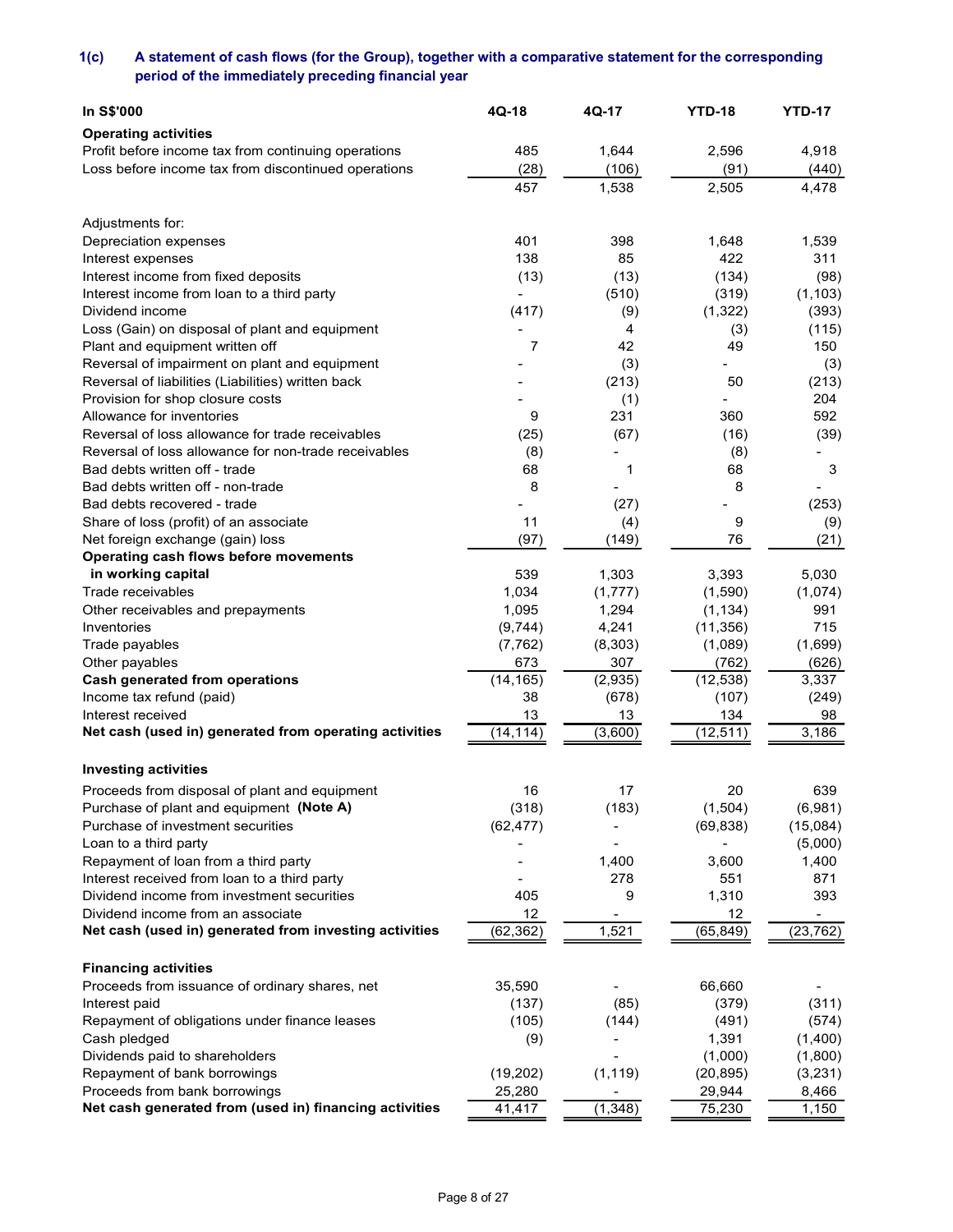| In S\$'000                                                                        | $4Q-18$      | 4Q-17         | <b>YTD-18</b> | <b>YTD-17</b> |
|-----------------------------------------------------------------------------------|--------------|---------------|---------------|---------------|
| Net decrease in cash and cash equivalents                                         | (35,059)     | (3, 427)      | (3, 130)      | (19, 426)     |
| Cash and cash equivalents at beginning of period                                  | 43,508       | 14,779        | 11,579        | 30,778        |
| Effects of exchange rate changes on the balance of cash                           |              |               |               |               |
| held in foregin currencies<br>Cash and cash equivalents at end of period (Note B) | (2)<br>8,447 | 227<br>11,579 | (2)<br>8,447  | 227<br>11,579 |

# **Notes**

# A. Purchase of property, plant and equipment:

In 4Q-18, the Group acquired plant and equipment with an aggregate cost of \$409,000 (4Q-17: \$ 183,000) of which \$91,000 (4Q-17: \$Nil) was acquired under finance lease arrangements.

In YTD-18, the Group acquired plant and equipment with an aggregate cost of \$1,627,000 (YTD17: \$ 7,081,000) of which \$123,000 (YTD-17: \$100,000) was acquired under finance lease arrangements.

# B. Cash and cash equivalents at end of period comprise of:

| In S\$'000                | $4Q-18$       | 4Q-17   |
|---------------------------|---------------|---------|
| Cash                      | 8.496<br>(49) | 13.019  |
| Less: Cash pledged        |               | (1,440) |
| Cash and cash equivalents | 8.447         | 11.579  |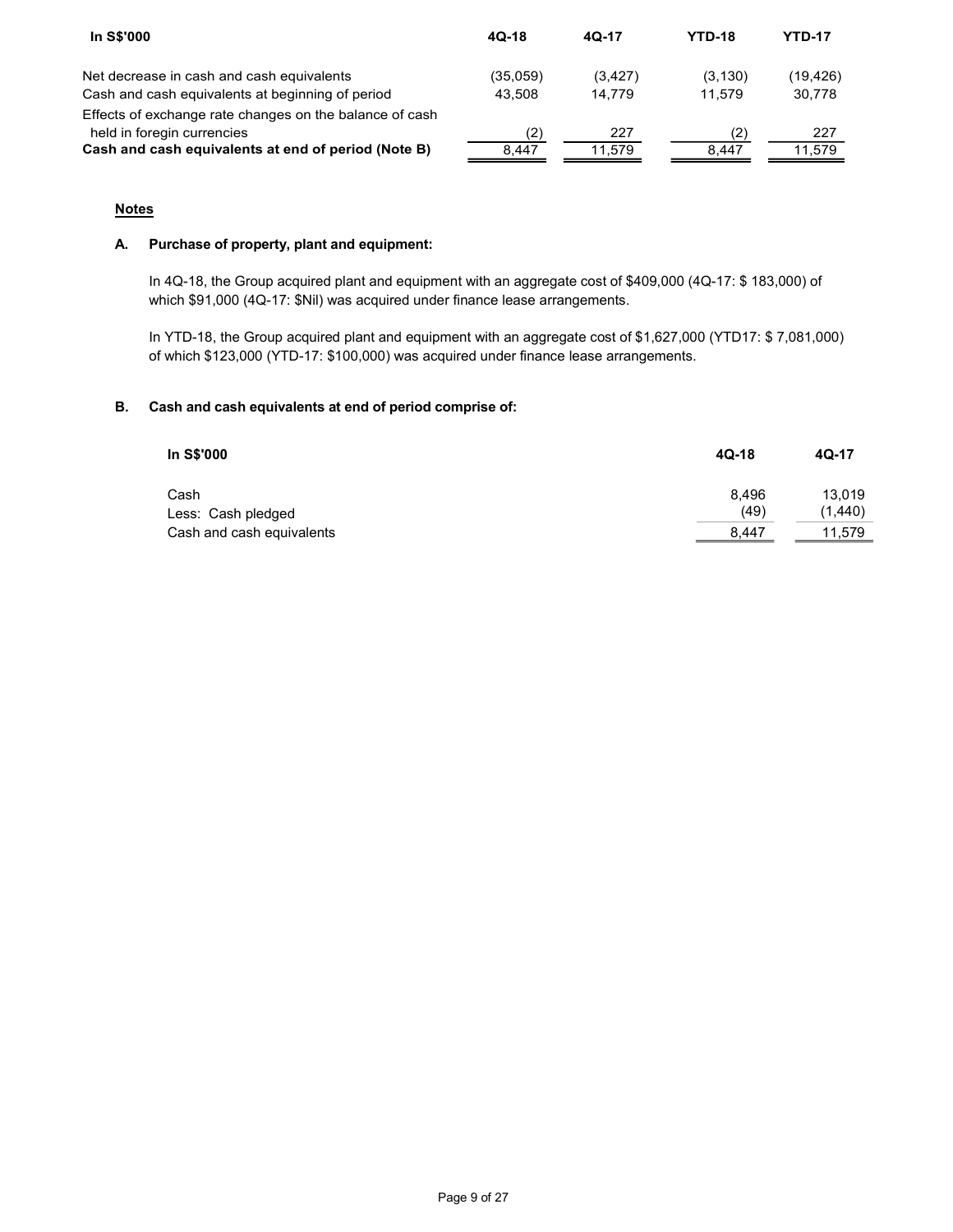# 1(d)(i) A statement (for the issuer and Group) showing either (i) all changes in equity or (ii) changes in equity other than those arising from capitalisation issues and distributions to shareholders, together with a comparative statement for the corresponding period of the immediately preceding financial year

| 1(d)(i) A statement (for the issuer and Group) showing either (i) all changes in equity or (ii) changes in equity other than those arising from capitalisation |                 |                          |                           |                         |                  |                          |                                    |                                                          |                          |                   |
|----------------------------------------------------------------------------------------------------------------------------------------------------------------|-----------------|--------------------------|---------------------------|-------------------------|------------------|--------------------------|------------------------------------|----------------------------------------------------------|--------------------------|-------------------|
|                                                                                                                                                                |                 |                          |                           |                         |                  |                          |                                    |                                                          |                          |                   |
|                                                                                                                                                                |                 |                          |                           |                         |                  |                          |                                    |                                                          |                          |                   |
|                                                                                                                                                                |                 |                          |                           |                         |                  |                          |                                    |                                                          |                          |                   |
|                                                                                                                                                                |                 |                          |                           |                         |                  |                          |                                    |                                                          |                          |                   |
|                                                                                                                                                                |                 |                          |                           |                         |                  |                          |                                    |                                                          |                          |                   |
|                                                                                                                                                                |                 |                          |                           |                         |                  |                          |                                    |                                                          |                          |                   |
|                                                                                                                                                                |                 |                          |                           |                         |                  |                          |                                    |                                                          |                          |                   |
|                                                                                                                                                                |                 |                          |                           |                         |                  |                          |                                    |                                                          |                          |                   |
|                                                                                                                                                                |                 |                          |                           |                         |                  |                          |                                    |                                                          |                          |                   |
|                                                                                                                                                                |                 |                          |                           |                         |                  |                          |                                    |                                                          |                          |                   |
| issues and distributions to shareholders, together with a comparative statement for the corresponding period of the immediately preceding financial year       |                 |                          |                           |                         |                  |                          |                                    |                                                          |                          |                   |
|                                                                                                                                                                | <b>Share</b>    | Capital                  | Investment<br>revaluation | Property<br>revaluation | Share<br>options | Currency                 | translation Accumulated            | <b>Attributable</b><br>to equity holders Non-controlling |                          |                   |
| <u>In S\$'000</u>                                                                                                                                              | capital         | reserve                  | reserve                   | reserve                 | reserve          | reserve                  | losses                             | of the Company                                           | interests                | Total             |
| Group                                                                                                                                                          |                 |                          |                           |                         |                  |                          |                                    |                                                          |                          |                   |
| Balance as at 31 December 2017                                                                                                                                 | 153,652         | (859)                    | (1, 850)                  | 751                     | 145              | (738)                    | (85, 465)                          | 65,636                                                   | (1, 518)                 | 64,118            |
| Adoption of the SFRS (I)                                                                                                                                       |                 |                          |                           |                         |                  | 825                      | (825)                              |                                                          |                          |                   |
| Balance as at 1 January 2018                                                                                                                                   | 153,652         | (859)                    | (1, 850)                  | $\overline{751}$        | 145              | 87                       | (86, 290)                          | 65,636                                                   | (1, 518)                 | 64,118            |
| Total comprehensive (loss) income for the period                                                                                                               |                 |                          |                           |                         |                  |                          |                                    |                                                          |                          |                   |
| Profit for the period                                                                                                                                          |                 |                          | $\sim$                    |                         |                  |                          | 756                                | 756                                                      | 28                       | 784               |
| Other comprehensive (loss) income for the period<br>Total                                                                                                      |                 |                          | (1, 543)<br>(1, 543)      |                         |                  | 122<br>122               | 756                                | (1, 421)<br>(665)                                        | (1)<br>27                | (1, 422)<br>(638) |
|                                                                                                                                                                |                 |                          |                           |                         |                  |                          |                                    |                                                          |                          |                   |
| Balance as at 31 March 2018                                                                                                                                    | 153,652         | (859)                    | (3, 393)                  | 751                     | 145              | 209                      | (85, 534)                          | 64,971                                                   | (1, 491)                 | 63,480            |
| Total comprehensive loss for the period                                                                                                                        |                 |                          |                           |                         |                  |                          |                                    |                                                          |                          |                   |
| Profit (loss) for the period                                                                                                                                   |                 |                          | $\overline{\phantom{a}}$  |                         |                  | $\overline{\phantom{a}}$ | 576                                | 576                                                      | (43)                     | 533               |
| Other comprehensive (loss) income for the period<br><b>Total</b>                                                                                               | $\sim$          | $\overline{\phantom{a}}$ | (1, 393)<br>(1, 393)      |                         |                  | (20)<br>(20)             | 576                                | (1, 413)<br>(837)                                        | 9<br>(34)                | (1,404)<br>(871)  |
|                                                                                                                                                                |                 |                          |                           |                         |                  |                          |                                    |                                                          |                          |                   |
| Transactions with owners, recognised directly in equity                                                                                                        |                 |                          |                           |                         |                  |                          |                                    |                                                          |                          |                   |
| Issue of shares pursuant to rights cum warrants issue<br>Expense in relation to issuance of right shares                                                       | 31,166<br>(319) |                          |                           |                         |                  |                          | $\overline{\phantom{a}}$<br>$\sim$ | 31,166<br>(319)                                          |                          | 31,166<br>(319)   |
| Dividends                                                                                                                                                      |                 |                          |                           |                         |                  |                          | (1,000)                            | (1,000)                                                  |                          | (1,000)           |
| Transfer between reserves upon expiry of share options                                                                                                         |                 |                          |                           |                         | (145)            |                          | 145                                | $\sim$                                                   |                          | $\sim$            |
| <b>Total</b>                                                                                                                                                   | 30,847          |                          |                           |                         | (145)            |                          | (855)                              | 29,847                                                   | $\overline{\phantom{a}}$ | 29,847            |
| Balance as at 30 June 2018                                                                                                                                     | 184,499         | (859)                    | (4,786)                   | 751                     | $\sim$           | 189                      | (85, 813)                          | 93,981                                                   | (1, 525)                 | 92,456            |
| Total comprehensive income for the period                                                                                                                      |                 |                          |                           |                         |                  |                          |                                    |                                                          |                          |                   |
| Profit for the period                                                                                                                                          |                 |                          | $\overline{\phantom{a}}$  |                         |                  | $\overline{\phantom{a}}$ | 428                                | 428                                                      | 12                       | 440               |
| Other comprehensive (loss) income for the period                                                                                                               |                 |                          | (30)                      |                         |                  | (158)                    | $\sim$                             | (188)                                                    | 69                       | (119)             |
| <b>Total</b>                                                                                                                                                   |                 |                          | (30)                      |                         |                  | (158)                    | 428                                | 240                                                      | 81                       | 321               |
| Transactions with owners, recognised directly in equity                                                                                                        |                 |                          |                           |                         |                  |                          |                                    |                                                          |                          |                   |
| Issue of shares pursuant to rights cum warrants issue                                                                                                          | 232             |                          |                           |                         |                  |                          |                                    | 232                                                      |                          | 232               |
| Expense in relation to issuance of right shares<br>Waiver of loan from related party                                                                           | (9)             | 534                      |                           |                         |                  |                          |                                    | (9)<br>534                                               |                          | (9)<br>534        |
| <b>Total</b>                                                                                                                                                   | 223             | 534                      |                           |                         |                  |                          |                                    | 757                                                      |                          | 757               |
|                                                                                                                                                                | 184,722         |                          | (4, 816)                  | 751                     | $\sim$           | 31                       | (85, 385)                          |                                                          |                          |                   |
| Balance as at 30 September 2018                                                                                                                                |                 | (325)                    |                           |                         |                  |                          |                                    | 94,978                                                   | (1, 444)                 | 93,534            |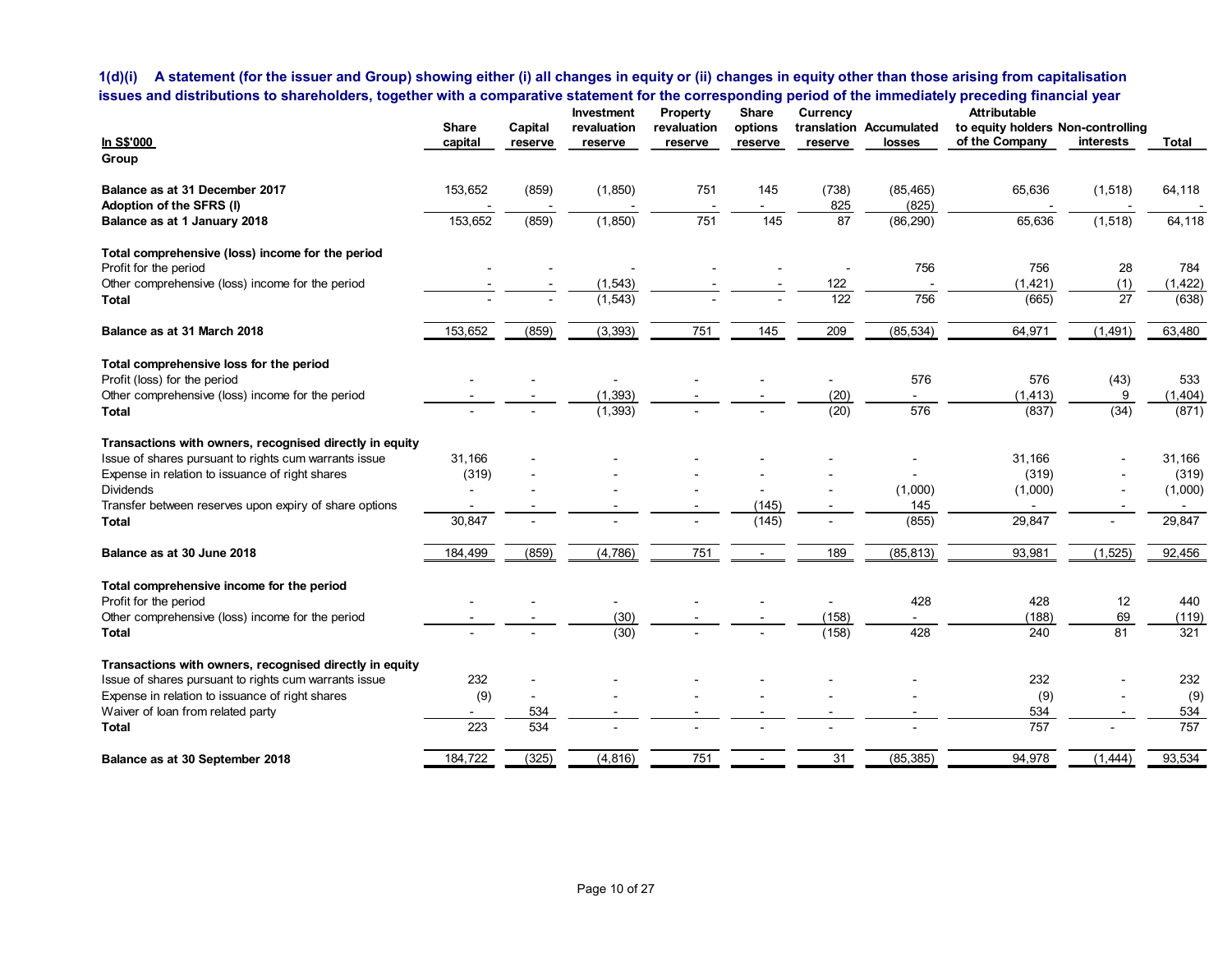| Attributable<br>Investment<br>Property<br>Share<br>Currency<br>translation Accumulated to equity holders Non-controlling<br><b>Share</b><br>Capital<br>revaluation<br>options<br>revaluation<br>of the Company<br>In S\$'000<br>interests<br>Total<br>capital<br>losses<br>reserve<br>reserve<br><b>re se rve</b><br>reserve<br>reserve<br>Group<br>184,722<br>(325)<br>(4, 816)<br>751<br>31<br>(85, 385)<br>Balance as at 30 September 2018<br>94,978<br>(1, 444)<br>93,534<br>$\overline{\phantom{a}}$<br>Total comprehensive income (loss) for the period<br>Profit (Loss) for the period<br>776<br>735<br>776<br>(41)<br>$\blacksquare$<br>$\sim$<br>$\overline{\phantom{a}}$<br>$\overline{\phantom{a}}$<br>Other comprehensive (loss) income for the period<br>(1,052)<br>(1,063)<br>(1,044)<br>(19)<br>8<br>$\sim$<br>$\sim$<br>$\overline{\phantom{a}}$<br>(1,052)<br>776<br>(328)<br>(268)<br>(60)<br>Total<br>8<br>Transactions with owners, recognised directly in equity<br>Issue of shares pursuant to rights cum warrants issue<br>35,590<br>35,590<br>35,590<br>35,590<br>35,590<br>Total<br>35,590<br>$\overline{\phantom{a}}$<br>130,300<br>220,312<br>(325)<br>(5,868)<br>751<br>(84, 609)<br>(1, 504)<br>128,796<br>39<br>Balance as at 31 December 2018<br>$\sim$ $-$ |  |  |  |  |  |  |
|--------------------------------------------------------------------------------------------------------------------------------------------------------------------------------------------------------------------------------------------------------------------------------------------------------------------------------------------------------------------------------------------------------------------------------------------------------------------------------------------------------------------------------------------------------------------------------------------------------------------------------------------------------------------------------------------------------------------------------------------------------------------------------------------------------------------------------------------------------------------------------------------------------------------------------------------------------------------------------------------------------------------------------------------------------------------------------------------------------------------------------------------------------------------------------------------------------------------------------------------------------------------------------------------|--|--|--|--|--|--|
|                                                                                                                                                                                                                                                                                                                                                                                                                                                                                                                                                                                                                                                                                                                                                                                                                                                                                                                                                                                                                                                                                                                                                                                                                                                                                            |  |  |  |  |  |  |
|                                                                                                                                                                                                                                                                                                                                                                                                                                                                                                                                                                                                                                                                                                                                                                                                                                                                                                                                                                                                                                                                                                                                                                                                                                                                                            |  |  |  |  |  |  |
|                                                                                                                                                                                                                                                                                                                                                                                                                                                                                                                                                                                                                                                                                                                                                                                                                                                                                                                                                                                                                                                                                                                                                                                                                                                                                            |  |  |  |  |  |  |
|                                                                                                                                                                                                                                                                                                                                                                                                                                                                                                                                                                                                                                                                                                                                                                                                                                                                                                                                                                                                                                                                                                                                                                                                                                                                                            |  |  |  |  |  |  |
|                                                                                                                                                                                                                                                                                                                                                                                                                                                                                                                                                                                                                                                                                                                                                                                                                                                                                                                                                                                                                                                                                                                                                                                                                                                                                            |  |  |  |  |  |  |
|                                                                                                                                                                                                                                                                                                                                                                                                                                                                                                                                                                                                                                                                                                                                                                                                                                                                                                                                                                                                                                                                                                                                                                                                                                                                                            |  |  |  |  |  |  |
|                                                                                                                                                                                                                                                                                                                                                                                                                                                                                                                                                                                                                                                                                                                                                                                                                                                                                                                                                                                                                                                                                                                                                                                                                                                                                            |  |  |  |  |  |  |
|                                                                                                                                                                                                                                                                                                                                                                                                                                                                                                                                                                                                                                                                                                                                                                                                                                                                                                                                                                                                                                                                                                                                                                                                                                                                                            |  |  |  |  |  |  |
|                                                                                                                                                                                                                                                                                                                                                                                                                                                                                                                                                                                                                                                                                                                                                                                                                                                                                                                                                                                                                                                                                                                                                                                                                                                                                            |  |  |  |  |  |  |
|                                                                                                                                                                                                                                                                                                                                                                                                                                                                                                                                                                                                                                                                                                                                                                                                                                                                                                                                                                                                                                                                                                                                                                                                                                                                                            |  |  |  |  |  |  |
|                                                                                                                                                                                                                                                                                                                                                                                                                                                                                                                                                                                                                                                                                                                                                                                                                                                                                                                                                                                                                                                                                                                                                                                                                                                                                            |  |  |  |  |  |  |
|                                                                                                                                                                                                                                                                                                                                                                                                                                                                                                                                                                                                                                                                                                                                                                                                                                                                                                                                                                                                                                                                                                                                                                                                                                                                                            |  |  |  |  |  |  |
|                                                                                                                                                                                                                                                                                                                                                                                                                                                                                                                                                                                                                                                                                                                                                                                                                                                                                                                                                                                                                                                                                                                                                                                                                                                                                            |  |  |  |  |  |  |
|                                                                                                                                                                                                                                                                                                                                                                                                                                                                                                                                                                                                                                                                                                                                                                                                                                                                                                                                                                                                                                                                                                                                                                                                                                                                                            |  |  |  |  |  |  |
|                                                                                                                                                                                                                                                                                                                                                                                                                                                                                                                                                                                                                                                                                                                                                                                                                                                                                                                                                                                                                                                                                                                                                                                                                                                                                            |  |  |  |  |  |  |
|                                                                                                                                                                                                                                                                                                                                                                                                                                                                                                                                                                                                                                                                                                                                                                                                                                                                                                                                                                                                                                                                                                                                                                                                                                                                                            |  |  |  |  |  |  |
|                                                                                                                                                                                                                                                                                                                                                                                                                                                                                                                                                                                                                                                                                                                                                                                                                                                                                                                                                                                                                                                                                                                                                                                                                                                                                            |  |  |  |  |  |  |
|                                                                                                                                                                                                                                                                                                                                                                                                                                                                                                                                                                                                                                                                                                                                                                                                                                                                                                                                                                                                                                                                                                                                                                                                                                                                                            |  |  |  |  |  |  |
|                                                                                                                                                                                                                                                                                                                                                                                                                                                                                                                                                                                                                                                                                                                                                                                                                                                                                                                                                                                                                                                                                                                                                                                                                                                                                            |  |  |  |  |  |  |
|                                                                                                                                                                                                                                                                                                                                                                                                                                                                                                                                                                                                                                                                                                                                                                                                                                                                                                                                                                                                                                                                                                                                                                                                                                                                                            |  |  |  |  |  |  |
|                                                                                                                                                                                                                                                                                                                                                                                                                                                                                                                                                                                                                                                                                                                                                                                                                                                                                                                                                                                                                                                                                                                                                                                                                                                                                            |  |  |  |  |  |  |
|                                                                                                                                                                                                                                                                                                                                                                                                                                                                                                                                                                                                                                                                                                                                                                                                                                                                                                                                                                                                                                                                                                                                                                                                                                                                                            |  |  |  |  |  |  |
|                                                                                                                                                                                                                                                                                                                                                                                                                                                                                                                                                                                                                                                                                                                                                                                                                                                                                                                                                                                                                                                                                                                                                                                                                                                                                            |  |  |  |  |  |  |
|                                                                                                                                                                                                                                                                                                                                                                                                                                                                                                                                                                                                                                                                                                                                                                                                                                                                                                                                                                                                                                                                                                                                                                                                                                                                                            |  |  |  |  |  |  |
|                                                                                                                                                                                                                                                                                                                                                                                                                                                                                                                                                                                                                                                                                                                                                                                                                                                                                                                                                                                                                                                                                                                                                                                                                                                                                            |  |  |  |  |  |  |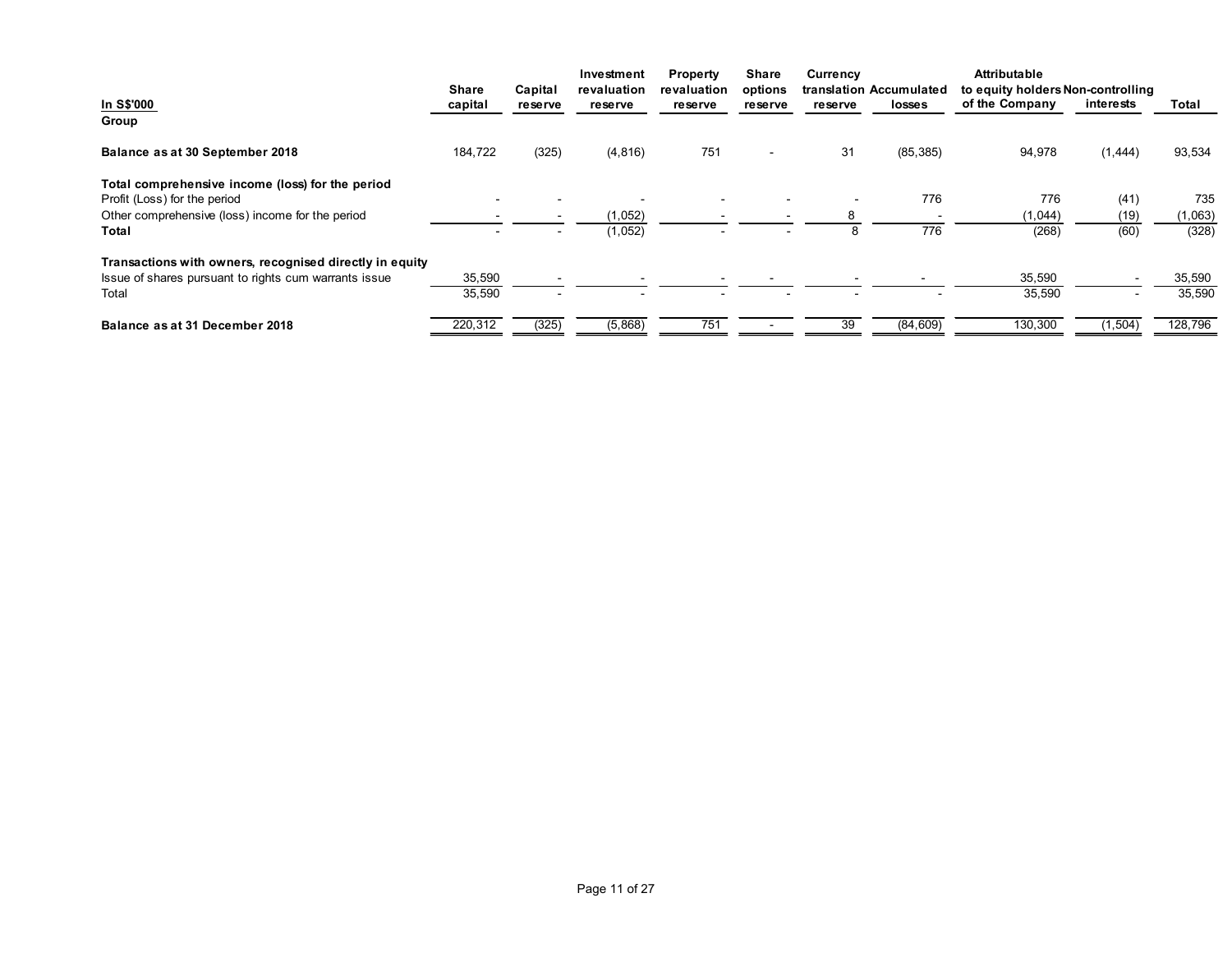| <b>Attributable</b><br>Property<br>Share<br>Currency<br>Investment<br>translation Accumulated<br>to equity holders Non-controlling<br>Capital<br>revaluation<br>revaluation<br>options<br>Share<br>of the Company<br>interests<br><u>In S\$'000</u><br>capital<br>losses<br>Total<br>reserve<br>reserve<br>reserve<br>reserve<br>reserve<br>Group<br>Balance as at 31 December 2016<br>153,652<br>(859)<br>311<br>(825)<br>(87, 933)<br>64,346<br>(1,706)<br>62,640<br>Adoption of the SFRS (I)<br>825<br>(825)<br>$\sim$<br>(859)<br>311<br>153,652<br>(88, 758)<br>64,346<br>(1,706)<br>62,640<br>Balance as at 1 January 2017<br>$\sim$<br>Total comprehensive income (loss) for the period<br>188<br>Profit (Loss) for the period<br>188<br>(201)<br>(13)<br>Other comprehensive (loss) income for the period<br>(73)<br>(73)<br>33<br>(40)<br>(73)<br>$\overline{115}$<br>$\overline{188}$<br>(168)<br>$\overline{(53)}$<br>Total<br>Transactions with owners, recognised directly in equity<br>Transfer between reserves upon expiry of share options<br>(21)<br>21<br>$\overline{21}$<br>(21)<br>Total<br>290<br>(73)<br>62,587<br>153,652<br>(859)<br>(88, 549)<br>64,461<br>(1, 874)<br>Balance as at 31 March 2017<br>$\sim$<br>$\sim$<br>Total comprehensive income for the period<br>Profit for the period<br>1,201<br>1,201<br>70<br>1,271<br>$\sim$<br>$\sim$<br>$\overline{\phantom{a}}$<br>$\overline{\phantom{a}}$<br>$\sim$<br>$\sim$<br>$25\,$<br>79<br>Other comprehensive income for the period<br>54<br>$10\,$<br>89<br>$\sim$<br>25<br>80<br>54<br>1,201<br>1,280<br>1,360<br>Total<br>Transactions with owners, recognised directly in equity<br>Dividends<br>(1,300)<br>(1,300)<br>(1,300)<br>$\blacksquare$<br>Transfer between reserves upon expiry of share options<br>(135)<br>135<br>$\sim$<br>$\sim$<br>(1, 165)<br>(1,300)<br>(135)<br>(1,300)<br>Total<br>$\sim$<br>$\overline{\phantom{a}}$<br>Balance as at 30 June 2017<br>153,652<br>(859)<br>54<br>(48)<br>(88, 513)<br>64,441<br>62,647<br>$\overline{155}$<br>(1,794)<br>$\sim$<br>Total comprehensive income for the period<br>Profit for the period<br>1,396<br>29<br>1,396<br>1,425<br>$\sim$<br>$\sim$<br>(1, 289)<br>(1)<br>12<br>Other comprehensive (loss) income for the period<br>1,484<br>194<br>206<br>$\sim$<br>(1, 289)<br>1,396<br>1,590<br>41<br>Total<br>1,484<br>(1)<br>1,631<br>$\sim$<br>Transactions with owners, recognised directly in equity<br>Dividends<br>(500)<br>(500)<br>(500)<br>$\sim$<br>Transfer between reserves upon expiry of share options<br>(10)<br>10<br>$\sim$<br>$\sim$<br>$\overline{\phantom{a}}$<br>(490)<br>(500)<br>(500)<br>(10)<br>Total<br>$\overline{\phantom{a}}$<br>$\overline{\phantom{a}}$<br>$\sim$<br>$\overline{\phantom{0}}$<br>Balance as at 30 September 2017<br>153,652<br>(859)<br>(1, 235)<br>1,484<br>145<br>(49)<br>(87, 607)<br>65,531<br>(1,753)<br>63,778 |  |  |  |  |  |  |
|------------------------------------------------------------------------------------------------------------------------------------------------------------------------------------------------------------------------------------------------------------------------------------------------------------------------------------------------------------------------------------------------------------------------------------------------------------------------------------------------------------------------------------------------------------------------------------------------------------------------------------------------------------------------------------------------------------------------------------------------------------------------------------------------------------------------------------------------------------------------------------------------------------------------------------------------------------------------------------------------------------------------------------------------------------------------------------------------------------------------------------------------------------------------------------------------------------------------------------------------------------------------------------------------------------------------------------------------------------------------------------------------------------------------------------------------------------------------------------------------------------------------------------------------------------------------------------------------------------------------------------------------------------------------------------------------------------------------------------------------------------------------------------------------------------------------------------------------------------------------------------------------------------------------------------------------------------------------------------------------------------------------------------------------------------------------------------------------------------------------------------------------------------------------------------------------------------------------------------------------------------------------------------------------------------------------------------------------------------------------------------------------------------------------------------------------------------------------------------------------------------------------------------------------------------------------------------------------------------------------------------------------------------------------------------------------------------------------------------------------------------------------------------------------------------------------------------------------------------------------------------------------------------------------|--|--|--|--|--|--|
|                                                                                                                                                                                                                                                                                                                                                                                                                                                                                                                                                                                                                                                                                                                                                                                                                                                                                                                                                                                                                                                                                                                                                                                                                                                                                                                                                                                                                                                                                                                                                                                                                                                                                                                                                                                                                                                                                                                                                                                                                                                                                                                                                                                                                                                                                                                                                                                                                                                                                                                                                                                                                                                                                                                                                                                                                                                                                                                        |  |  |  |  |  |  |
|                                                                                                                                                                                                                                                                                                                                                                                                                                                                                                                                                                                                                                                                                                                                                                                                                                                                                                                                                                                                                                                                                                                                                                                                                                                                                                                                                                                                                                                                                                                                                                                                                                                                                                                                                                                                                                                                                                                                                                                                                                                                                                                                                                                                                                                                                                                                                                                                                                                                                                                                                                                                                                                                                                                                                                                                                                                                                                                        |  |  |  |  |  |  |
|                                                                                                                                                                                                                                                                                                                                                                                                                                                                                                                                                                                                                                                                                                                                                                                                                                                                                                                                                                                                                                                                                                                                                                                                                                                                                                                                                                                                                                                                                                                                                                                                                                                                                                                                                                                                                                                                                                                                                                                                                                                                                                                                                                                                                                                                                                                                                                                                                                                                                                                                                                                                                                                                                                                                                                                                                                                                                                                        |  |  |  |  |  |  |
|                                                                                                                                                                                                                                                                                                                                                                                                                                                                                                                                                                                                                                                                                                                                                                                                                                                                                                                                                                                                                                                                                                                                                                                                                                                                                                                                                                                                                                                                                                                                                                                                                                                                                                                                                                                                                                                                                                                                                                                                                                                                                                                                                                                                                                                                                                                                                                                                                                                                                                                                                                                                                                                                                                                                                                                                                                                                                                                        |  |  |  |  |  |  |
|                                                                                                                                                                                                                                                                                                                                                                                                                                                                                                                                                                                                                                                                                                                                                                                                                                                                                                                                                                                                                                                                                                                                                                                                                                                                                                                                                                                                                                                                                                                                                                                                                                                                                                                                                                                                                                                                                                                                                                                                                                                                                                                                                                                                                                                                                                                                                                                                                                                                                                                                                                                                                                                                                                                                                                                                                                                                                                                        |  |  |  |  |  |  |
|                                                                                                                                                                                                                                                                                                                                                                                                                                                                                                                                                                                                                                                                                                                                                                                                                                                                                                                                                                                                                                                                                                                                                                                                                                                                                                                                                                                                                                                                                                                                                                                                                                                                                                                                                                                                                                                                                                                                                                                                                                                                                                                                                                                                                                                                                                                                                                                                                                                                                                                                                                                                                                                                                                                                                                                                                                                                                                                        |  |  |  |  |  |  |
|                                                                                                                                                                                                                                                                                                                                                                                                                                                                                                                                                                                                                                                                                                                                                                                                                                                                                                                                                                                                                                                                                                                                                                                                                                                                                                                                                                                                                                                                                                                                                                                                                                                                                                                                                                                                                                                                                                                                                                                                                                                                                                                                                                                                                                                                                                                                                                                                                                                                                                                                                                                                                                                                                                                                                                                                                                                                                                                        |  |  |  |  |  |  |
|                                                                                                                                                                                                                                                                                                                                                                                                                                                                                                                                                                                                                                                                                                                                                                                                                                                                                                                                                                                                                                                                                                                                                                                                                                                                                                                                                                                                                                                                                                                                                                                                                                                                                                                                                                                                                                                                                                                                                                                                                                                                                                                                                                                                                                                                                                                                                                                                                                                                                                                                                                                                                                                                                                                                                                                                                                                                                                                        |  |  |  |  |  |  |
|                                                                                                                                                                                                                                                                                                                                                                                                                                                                                                                                                                                                                                                                                                                                                                                                                                                                                                                                                                                                                                                                                                                                                                                                                                                                                                                                                                                                                                                                                                                                                                                                                                                                                                                                                                                                                                                                                                                                                                                                                                                                                                                                                                                                                                                                                                                                                                                                                                                                                                                                                                                                                                                                                                                                                                                                                                                                                                                        |  |  |  |  |  |  |
|                                                                                                                                                                                                                                                                                                                                                                                                                                                                                                                                                                                                                                                                                                                                                                                                                                                                                                                                                                                                                                                                                                                                                                                                                                                                                                                                                                                                                                                                                                                                                                                                                                                                                                                                                                                                                                                                                                                                                                                                                                                                                                                                                                                                                                                                                                                                                                                                                                                                                                                                                                                                                                                                                                                                                                                                                                                                                                                        |  |  |  |  |  |  |
|                                                                                                                                                                                                                                                                                                                                                                                                                                                                                                                                                                                                                                                                                                                                                                                                                                                                                                                                                                                                                                                                                                                                                                                                                                                                                                                                                                                                                                                                                                                                                                                                                                                                                                                                                                                                                                                                                                                                                                                                                                                                                                                                                                                                                                                                                                                                                                                                                                                                                                                                                                                                                                                                                                                                                                                                                                                                                                                        |  |  |  |  |  |  |
|                                                                                                                                                                                                                                                                                                                                                                                                                                                                                                                                                                                                                                                                                                                                                                                                                                                                                                                                                                                                                                                                                                                                                                                                                                                                                                                                                                                                                                                                                                                                                                                                                                                                                                                                                                                                                                                                                                                                                                                                                                                                                                                                                                                                                                                                                                                                                                                                                                                                                                                                                                                                                                                                                                                                                                                                                                                                                                                        |  |  |  |  |  |  |
|                                                                                                                                                                                                                                                                                                                                                                                                                                                                                                                                                                                                                                                                                                                                                                                                                                                                                                                                                                                                                                                                                                                                                                                                                                                                                                                                                                                                                                                                                                                                                                                                                                                                                                                                                                                                                                                                                                                                                                                                                                                                                                                                                                                                                                                                                                                                                                                                                                                                                                                                                                                                                                                                                                                                                                                                                                                                                                                        |  |  |  |  |  |  |
|                                                                                                                                                                                                                                                                                                                                                                                                                                                                                                                                                                                                                                                                                                                                                                                                                                                                                                                                                                                                                                                                                                                                                                                                                                                                                                                                                                                                                                                                                                                                                                                                                                                                                                                                                                                                                                                                                                                                                                                                                                                                                                                                                                                                                                                                                                                                                                                                                                                                                                                                                                                                                                                                                                                                                                                                                                                                                                                        |  |  |  |  |  |  |
|                                                                                                                                                                                                                                                                                                                                                                                                                                                                                                                                                                                                                                                                                                                                                                                                                                                                                                                                                                                                                                                                                                                                                                                                                                                                                                                                                                                                                                                                                                                                                                                                                                                                                                                                                                                                                                                                                                                                                                                                                                                                                                                                                                                                                                                                                                                                                                                                                                                                                                                                                                                                                                                                                                                                                                                                                                                                                                                        |  |  |  |  |  |  |
|                                                                                                                                                                                                                                                                                                                                                                                                                                                                                                                                                                                                                                                                                                                                                                                                                                                                                                                                                                                                                                                                                                                                                                                                                                                                                                                                                                                                                                                                                                                                                                                                                                                                                                                                                                                                                                                                                                                                                                                                                                                                                                                                                                                                                                                                                                                                                                                                                                                                                                                                                                                                                                                                                                                                                                                                                                                                                                                        |  |  |  |  |  |  |
|                                                                                                                                                                                                                                                                                                                                                                                                                                                                                                                                                                                                                                                                                                                                                                                                                                                                                                                                                                                                                                                                                                                                                                                                                                                                                                                                                                                                                                                                                                                                                                                                                                                                                                                                                                                                                                                                                                                                                                                                                                                                                                                                                                                                                                                                                                                                                                                                                                                                                                                                                                                                                                                                                                                                                                                                                                                                                                                        |  |  |  |  |  |  |
|                                                                                                                                                                                                                                                                                                                                                                                                                                                                                                                                                                                                                                                                                                                                                                                                                                                                                                                                                                                                                                                                                                                                                                                                                                                                                                                                                                                                                                                                                                                                                                                                                                                                                                                                                                                                                                                                                                                                                                                                                                                                                                                                                                                                                                                                                                                                                                                                                                                                                                                                                                                                                                                                                                                                                                                                                                                                                                                        |  |  |  |  |  |  |
|                                                                                                                                                                                                                                                                                                                                                                                                                                                                                                                                                                                                                                                                                                                                                                                                                                                                                                                                                                                                                                                                                                                                                                                                                                                                                                                                                                                                                                                                                                                                                                                                                                                                                                                                                                                                                                                                                                                                                                                                                                                                                                                                                                                                                                                                                                                                                                                                                                                                                                                                                                                                                                                                                                                                                                                                                                                                                                                        |  |  |  |  |  |  |
|                                                                                                                                                                                                                                                                                                                                                                                                                                                                                                                                                                                                                                                                                                                                                                                                                                                                                                                                                                                                                                                                                                                                                                                                                                                                                                                                                                                                                                                                                                                                                                                                                                                                                                                                                                                                                                                                                                                                                                                                                                                                                                                                                                                                                                                                                                                                                                                                                                                                                                                                                                                                                                                                                                                                                                                                                                                                                                                        |  |  |  |  |  |  |
|                                                                                                                                                                                                                                                                                                                                                                                                                                                                                                                                                                                                                                                                                                                                                                                                                                                                                                                                                                                                                                                                                                                                                                                                                                                                                                                                                                                                                                                                                                                                                                                                                                                                                                                                                                                                                                                                                                                                                                                                                                                                                                                                                                                                                                                                                                                                                                                                                                                                                                                                                                                                                                                                                                                                                                                                                                                                                                                        |  |  |  |  |  |  |
|                                                                                                                                                                                                                                                                                                                                                                                                                                                                                                                                                                                                                                                                                                                                                                                                                                                                                                                                                                                                                                                                                                                                                                                                                                                                                                                                                                                                                                                                                                                                                                                                                                                                                                                                                                                                                                                                                                                                                                                                                                                                                                                                                                                                                                                                                                                                                                                                                                                                                                                                                                                                                                                                                                                                                                                                                                                                                                                        |  |  |  |  |  |  |
|                                                                                                                                                                                                                                                                                                                                                                                                                                                                                                                                                                                                                                                                                                                                                                                                                                                                                                                                                                                                                                                                                                                                                                                                                                                                                                                                                                                                                                                                                                                                                                                                                                                                                                                                                                                                                                                                                                                                                                                                                                                                                                                                                                                                                                                                                                                                                                                                                                                                                                                                                                                                                                                                                                                                                                                                                                                                                                                        |  |  |  |  |  |  |
|                                                                                                                                                                                                                                                                                                                                                                                                                                                                                                                                                                                                                                                                                                                                                                                                                                                                                                                                                                                                                                                                                                                                                                                                                                                                                                                                                                                                                                                                                                                                                                                                                                                                                                                                                                                                                                                                                                                                                                                                                                                                                                                                                                                                                                                                                                                                                                                                                                                                                                                                                                                                                                                                                                                                                                                                                                                                                                                        |  |  |  |  |  |  |
|                                                                                                                                                                                                                                                                                                                                                                                                                                                                                                                                                                                                                                                                                                                                                                                                                                                                                                                                                                                                                                                                                                                                                                                                                                                                                                                                                                                                                                                                                                                                                                                                                                                                                                                                                                                                                                                                                                                                                                                                                                                                                                                                                                                                                                                                                                                                                                                                                                                                                                                                                                                                                                                                                                                                                                                                                                                                                                                        |  |  |  |  |  |  |
|                                                                                                                                                                                                                                                                                                                                                                                                                                                                                                                                                                                                                                                                                                                                                                                                                                                                                                                                                                                                                                                                                                                                                                                                                                                                                                                                                                                                                                                                                                                                                                                                                                                                                                                                                                                                                                                                                                                                                                                                                                                                                                                                                                                                                                                                                                                                                                                                                                                                                                                                                                                                                                                                                                                                                                                                                                                                                                                        |  |  |  |  |  |  |
|                                                                                                                                                                                                                                                                                                                                                                                                                                                                                                                                                                                                                                                                                                                                                                                                                                                                                                                                                                                                                                                                                                                                                                                                                                                                                                                                                                                                                                                                                                                                                                                                                                                                                                                                                                                                                                                                                                                                                                                                                                                                                                                                                                                                                                                                                                                                                                                                                                                                                                                                                                                                                                                                                                                                                                                                                                                                                                                        |  |  |  |  |  |  |
|                                                                                                                                                                                                                                                                                                                                                                                                                                                                                                                                                                                                                                                                                                                                                                                                                                                                                                                                                                                                                                                                                                                                                                                                                                                                                                                                                                                                                                                                                                                                                                                                                                                                                                                                                                                                                                                                                                                                                                                                                                                                                                                                                                                                                                                                                                                                                                                                                                                                                                                                                                                                                                                                                                                                                                                                                                                                                                                        |  |  |  |  |  |  |
|                                                                                                                                                                                                                                                                                                                                                                                                                                                                                                                                                                                                                                                                                                                                                                                                                                                                                                                                                                                                                                                                                                                                                                                                                                                                                                                                                                                                                                                                                                                                                                                                                                                                                                                                                                                                                                                                                                                                                                                                                                                                                                                                                                                                                                                                                                                                                                                                                                                                                                                                                                                                                                                                                                                                                                                                                                                                                                                        |  |  |  |  |  |  |
|                                                                                                                                                                                                                                                                                                                                                                                                                                                                                                                                                                                                                                                                                                                                                                                                                                                                                                                                                                                                                                                                                                                                                                                                                                                                                                                                                                                                                                                                                                                                                                                                                                                                                                                                                                                                                                                                                                                                                                                                                                                                                                                                                                                                                                                                                                                                                                                                                                                                                                                                                                                                                                                                                                                                                                                                                                                                                                                        |  |  |  |  |  |  |
|                                                                                                                                                                                                                                                                                                                                                                                                                                                                                                                                                                                                                                                                                                                                                                                                                                                                                                                                                                                                                                                                                                                                                                                                                                                                                                                                                                                                                                                                                                                                                                                                                                                                                                                                                                                                                                                                                                                                                                                                                                                                                                                                                                                                                                                                                                                                                                                                                                                                                                                                                                                                                                                                                                                                                                                                                                                                                                                        |  |  |  |  |  |  |
|                                                                                                                                                                                                                                                                                                                                                                                                                                                                                                                                                                                                                                                                                                                                                                                                                                                                                                                                                                                                                                                                                                                                                                                                                                                                                                                                                                                                                                                                                                                                                                                                                                                                                                                                                                                                                                                                                                                                                                                                                                                                                                                                                                                                                                                                                                                                                                                                                                                                                                                                                                                                                                                                                                                                                                                                                                                                                                                        |  |  |  |  |  |  |
|                                                                                                                                                                                                                                                                                                                                                                                                                                                                                                                                                                                                                                                                                                                                                                                                                                                                                                                                                                                                                                                                                                                                                                                                                                                                                                                                                                                                                                                                                                                                                                                                                                                                                                                                                                                                                                                                                                                                                                                                                                                                                                                                                                                                                                                                                                                                                                                                                                                                                                                                                                                                                                                                                                                                                                                                                                                                                                                        |  |  |  |  |  |  |
|                                                                                                                                                                                                                                                                                                                                                                                                                                                                                                                                                                                                                                                                                                                                                                                                                                                                                                                                                                                                                                                                                                                                                                                                                                                                                                                                                                                                                                                                                                                                                                                                                                                                                                                                                                                                                                                                                                                                                                                                                                                                                                                                                                                                                                                                                                                                                                                                                                                                                                                                                                                                                                                                                                                                                                                                                                                                                                                        |  |  |  |  |  |  |
|                                                                                                                                                                                                                                                                                                                                                                                                                                                                                                                                                                                                                                                                                                                                                                                                                                                                                                                                                                                                                                                                                                                                                                                                                                                                                                                                                                                                                                                                                                                                                                                                                                                                                                                                                                                                                                                                                                                                                                                                                                                                                                                                                                                                                                                                                                                                                                                                                                                                                                                                                                                                                                                                                                                                                                                                                                                                                                                        |  |  |  |  |  |  |
|                                                                                                                                                                                                                                                                                                                                                                                                                                                                                                                                                                                                                                                                                                                                                                                                                                                                                                                                                                                                                                                                                                                                                                                                                                                                                                                                                                                                                                                                                                                                                                                                                                                                                                                                                                                                                                                                                                                                                                                                                                                                                                                                                                                                                                                                                                                                                                                                                                                                                                                                                                                                                                                                                                                                                                                                                                                                                                                        |  |  |  |  |  |  |
|                                                                                                                                                                                                                                                                                                                                                                                                                                                                                                                                                                                                                                                                                                                                                                                                                                                                                                                                                                                                                                                                                                                                                                                                                                                                                                                                                                                                                                                                                                                                                                                                                                                                                                                                                                                                                                                                                                                                                                                                                                                                                                                                                                                                                                                                                                                                                                                                                                                                                                                                                                                                                                                                                                                                                                                                                                                                                                                        |  |  |  |  |  |  |
|                                                                                                                                                                                                                                                                                                                                                                                                                                                                                                                                                                                                                                                                                                                                                                                                                                                                                                                                                                                                                                                                                                                                                                                                                                                                                                                                                                                                                                                                                                                                                                                                                                                                                                                                                                                                                                                                                                                                                                                                                                                                                                                                                                                                                                                                                                                                                                                                                                                                                                                                                                                                                                                                                                                                                                                                                                                                                                                        |  |  |  |  |  |  |
|                                                                                                                                                                                                                                                                                                                                                                                                                                                                                                                                                                                                                                                                                                                                                                                                                                                                                                                                                                                                                                                                                                                                                                                                                                                                                                                                                                                                                                                                                                                                                                                                                                                                                                                                                                                                                                                                                                                                                                                                                                                                                                                                                                                                                                                                                                                                                                                                                                                                                                                                                                                                                                                                                                                                                                                                                                                                                                                        |  |  |  |  |  |  |
|                                                                                                                                                                                                                                                                                                                                                                                                                                                                                                                                                                                                                                                                                                                                                                                                                                                                                                                                                                                                                                                                                                                                                                                                                                                                                                                                                                                                                                                                                                                                                                                                                                                                                                                                                                                                                                                                                                                                                                                                                                                                                                                                                                                                                                                                                                                                                                                                                                                                                                                                                                                                                                                                                                                                                                                                                                                                                                                        |  |  |  |  |  |  |
|                                                                                                                                                                                                                                                                                                                                                                                                                                                                                                                                                                                                                                                                                                                                                                                                                                                                                                                                                                                                                                                                                                                                                                                                                                                                                                                                                                                                                                                                                                                                                                                                                                                                                                                                                                                                                                                                                                                                                                                                                                                                                                                                                                                                                                                                                                                                                                                                                                                                                                                                                                                                                                                                                                                                                                                                                                                                                                                        |  |  |  |  |  |  |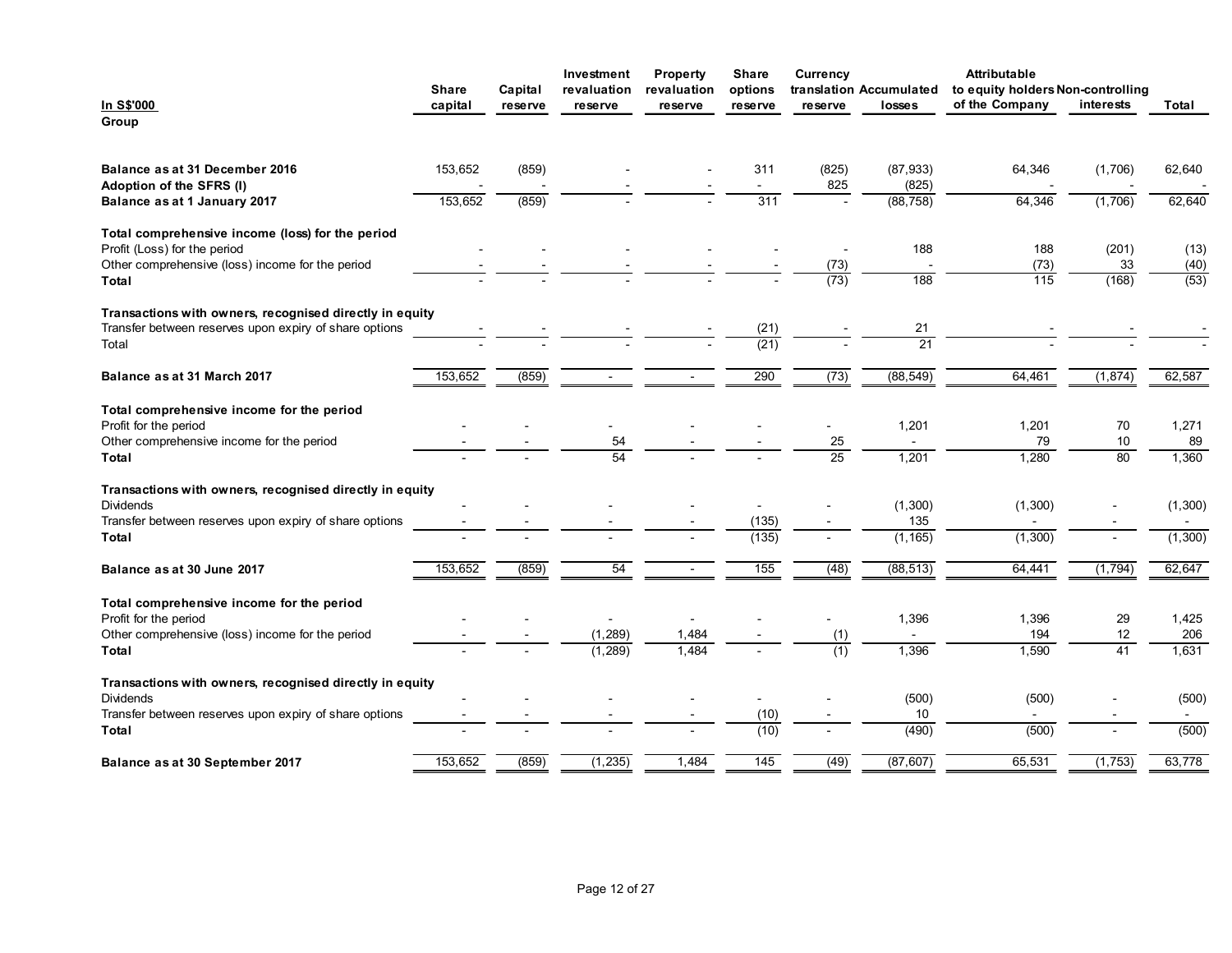| In S\$'000                                                                | Share<br>capital         | Capital<br>reserve                 | Investment<br>revaluation<br>reserve | Property<br>revaluation<br>reserve | Share<br>options<br>reserve | Currency<br>reserve | translation Accumulated<br>losses | Attributable<br>to equity holders<br>of the Company | Non-controlling<br>interests | Total           |
|---------------------------------------------------------------------------|--------------------------|------------------------------------|--------------------------------------|------------------------------------|-----------------------------|---------------------|-----------------------------------|-----------------------------------------------------|------------------------------|-----------------|
| Group                                                                     |                          |                                    |                                      |                                    |                             |                     |                                   |                                                     |                              |                 |
| Balance as at 30 September 2017                                           | 153,652                  | (859)                              | (1,235)                              | 1,484                              | 145                         | (49)                | (87, 607)                         | 65,531                                              | (1,753)                      | 63,778          |
| Total comprehensive income (loss) for the period<br>Profit for the period | $\sim$                   |                                    | $\sim$                               | $\sim$                             | $\overline{\phantom{a}}$    | $\sim$              | 1,317                             | 1,317                                               | 218                          | 1,535           |
| Other comprehensive (loss) income for the period<br><b>Total</b>          | $\sim$ $-$<br>$\sim$ $-$ | $\overline{\phantom{a}}$<br>$\sim$ | (615)<br>(615)                       | (733)<br>(733)                     | $\sim$<br>$\sim$            | 136<br>136          | $\sim$<br>1,317                   | (1,212)<br>105                                      | 17<br>235                    | (1, 195)<br>340 |
| Balance as at 31 December 2017                                            | 153,652                  | (859)                              | (1,850)                              | 751                                | 145                         | 87                  | (86,290)                          | 65,636                                              | (1,518)                      | 64,118          |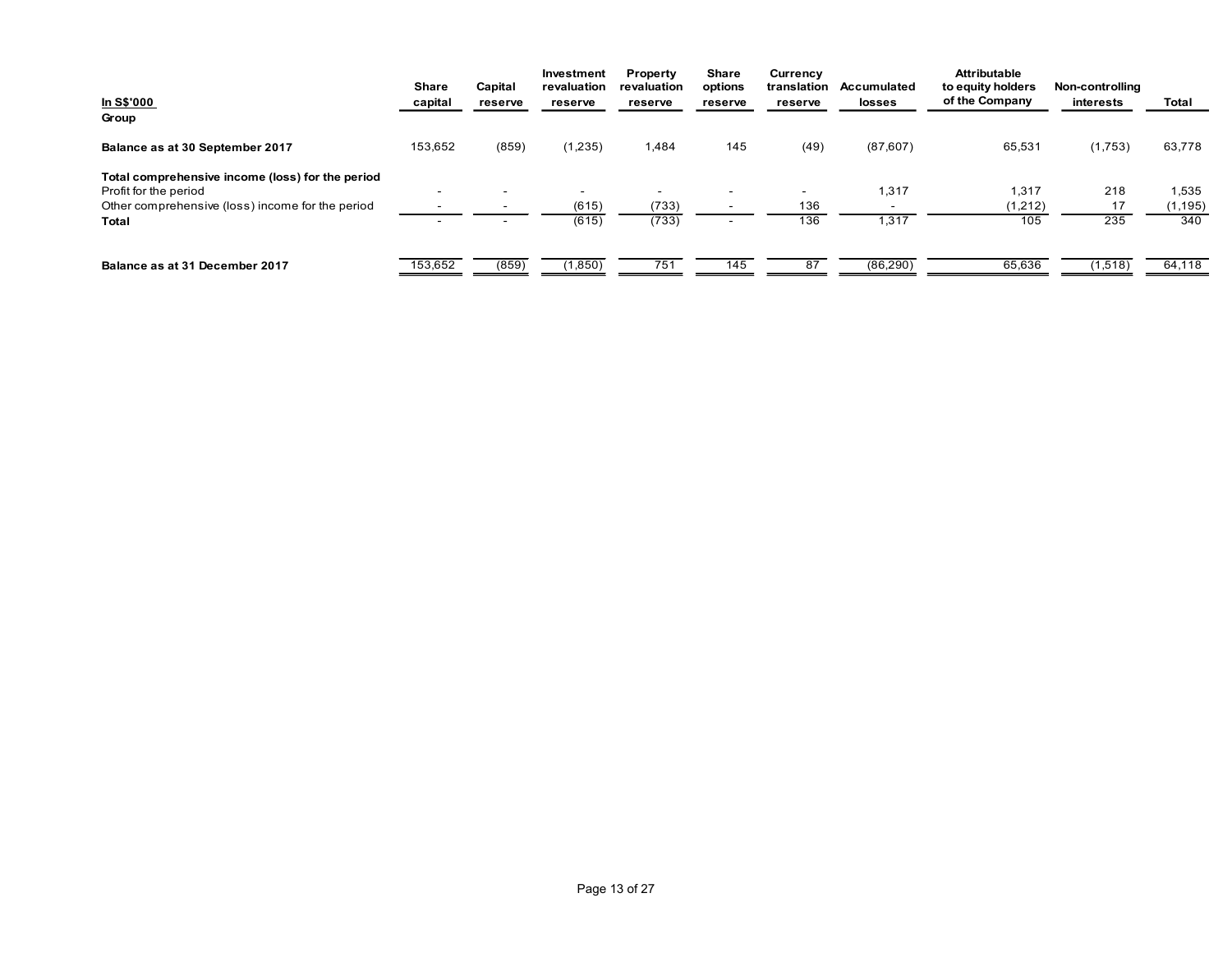| Share   | Capital                                                            | revaluation                | options                                                                     | Accumulated                      |                                                                                                                                          |
|---------|--------------------------------------------------------------------|----------------------------|-----------------------------------------------------------------------------|----------------------------------|------------------------------------------------------------------------------------------------------------------------------------------|
|         |                                                                    |                            |                                                                             |                                  | Total                                                                                                                                    |
|         |                                                                    |                            |                                                                             |                                  | 57,749                                                                                                                                   |
|         |                                                                    |                            |                                                                             |                                  |                                                                                                                                          |
|         |                                                                    | $\blacksquare$             |                                                                             | 436                              | 436<br>(1, 543)                                                                                                                          |
|         |                                                                    | (1, 543)                   |                                                                             | 436                              | (1, 107)                                                                                                                                 |
| 153,652 | 22                                                                 | (3, 393)                   | 145                                                                         | (93, 784)                        | 56,642                                                                                                                                   |
|         |                                                                    |                            |                                                                             |                                  |                                                                                                                                          |
| ۰       |                                                                    | $\blacksquare$<br>(1, 393) |                                                                             | $\blacksquare$                   | 165<br>(1, 393)                                                                                                                          |
|         |                                                                    | (1, 393)                   |                                                                             |                                  | (1,228)                                                                                                                                  |
|         |                                                                    |                            |                                                                             |                                  | 31,166                                                                                                                                   |
| (319)   |                                                                    |                            |                                                                             | $\qquad \qquad \blacksquare$     | (319)                                                                                                                                    |
|         |                                                                    |                            | (145)                                                                       | $145$                            | (1,000)<br>$\sim$                                                                                                                        |
|         |                                                                    |                            |                                                                             |                                  | 29,847                                                                                                                                   |
|         |                                                                    |                            | $\blacksquare$                                                              |                                  | 85,261                                                                                                                                   |
|         |                                                                    | $\blacksquare$             |                                                                             |                                  | 206                                                                                                                                      |
|         |                                                                    | (30)                       |                                                                             | $\blacksquare$                   | (30)<br>176                                                                                                                              |
|         |                                                                    |                            |                                                                             |                                  |                                                                                                                                          |
| 232     |                                                                    |                            |                                                                             | $\blacksquare$                   | 232                                                                                                                                      |
| 223     |                                                                    |                            |                                                                             |                                  | $\frac{(9)}{223}$                                                                                                                        |
| 184,722 | $\overline{22}$                                                    | (4,816)                    |                                                                             | (94, 268)                        | 85,660                                                                                                                                   |
|         |                                                                    |                            |                                                                             |                                  |                                                                                                                                          |
|         |                                                                    | $\blacksquare$             |                                                                             | 1,291                            | 1,291<br>(1,052)                                                                                                                         |
|         |                                                                    | (1,052)                    |                                                                             | 1,291                            | 239                                                                                                                                      |
|         |                                                                    |                            |                                                                             |                                  |                                                                                                                                          |
| 35,590  |                                                                    |                            |                                                                             | $\overline{\phantom{a}}$         | 35,590<br>35,590                                                                                                                         |
| 220,312 | 22                                                                 | (5,868)                    | $\sim$                                                                      | (92, 977)                        | 121,489                                                                                                                                  |
|         | capital<br>153,652<br>31,166<br>30,847<br>184,499<br>(9)<br>35,590 | reserve<br>22<br>22        | Investment<br>reserve<br>(1, 850)<br>(1, 543)<br>(4,786)<br>(30)<br>(1,052) | Share<br>reserve<br>145<br>(145) | losses<br>(94, 220)<br>$\sim$<br>165<br>165<br>$\overline{\phantom{a}}$<br>(1,000)<br>(855)<br>(94, 474)<br>206<br>206<br>$\blacksquare$ |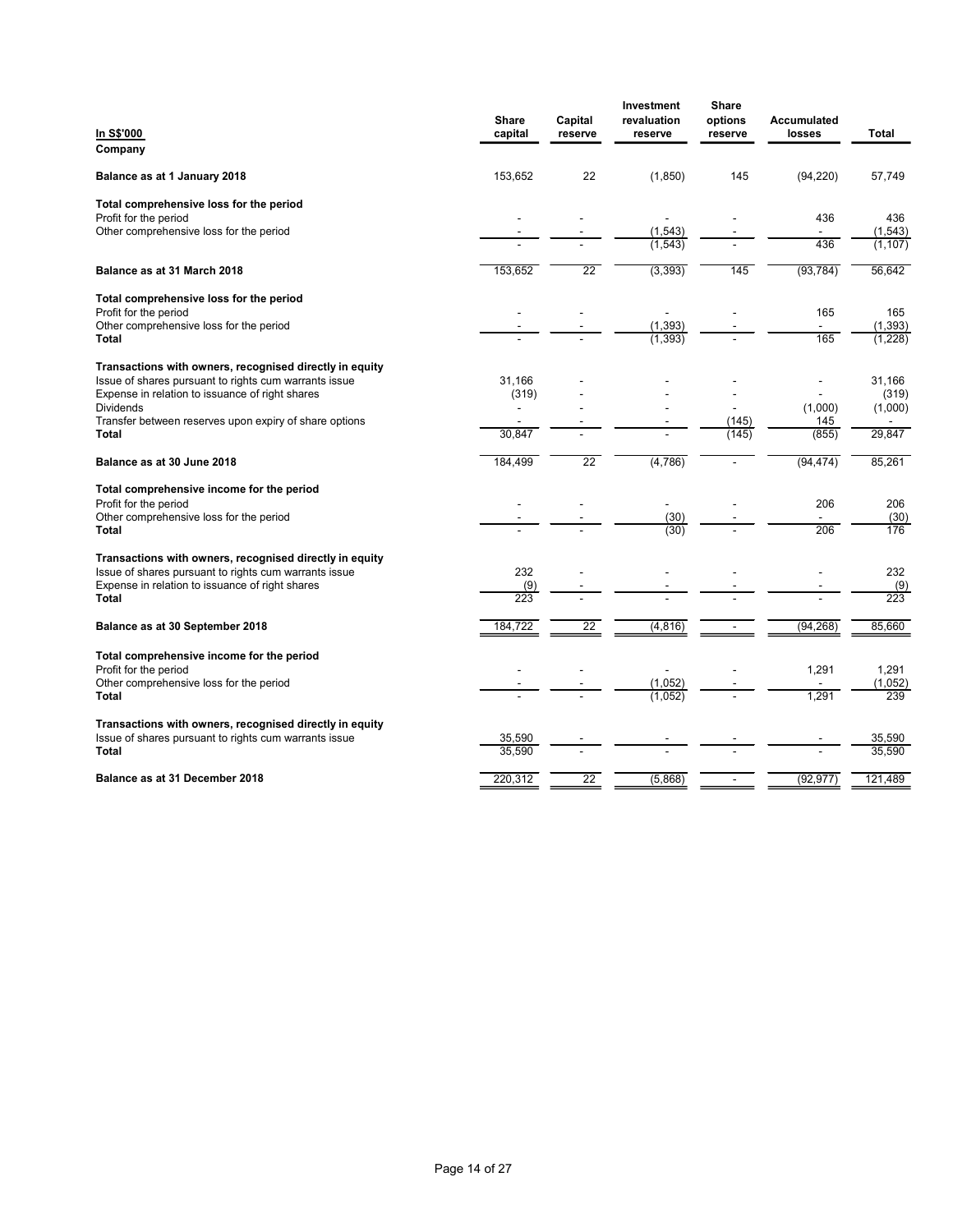|                                                                              | Share   | Capital | Investment<br>revaluation | <b>Share</b><br>options          | Accumulated              |                   |
|------------------------------------------------------------------------------|---------|---------|---------------------------|----------------------------------|--------------------------|-------------------|
| In S\$'000                                                                   | capital | reserve | reserve                   | reserve                          | losses                   | <b>Total</b>      |
| Company                                                                      |         |         |                           |                                  |                          |                   |
| Balance as at 1 January 2017                                                 | 153,652 | 22      |                           | 311                              | (94, 872)                | 59,113            |
| Loss for the period, representing total comprehensive loss for the<br>period |         |         |                           |                                  | (485)                    | (485)             |
| Transactions with owners, recognised directly in equity                      |         |         |                           |                                  |                          |                   |
| Transfer between reserves upon expiry of share options<br><b>Total</b>       |         |         |                           | (21)<br>(21)                     | 21<br>21                 |                   |
| Balance as at 31 March 2017                                                  | 153,652 | 22      | $\blacksquare$            | 290                              | (95, 336)                | 58,628            |
|                                                                              |         |         |                           |                                  |                          |                   |
| Total comprehensive income for the period<br>Profit for the period           |         |         |                           |                                  | 997                      | 997               |
| Other comprehensive income                                                   |         |         | 54<br>54                  |                                  | $\overline{\phantom{a}}$ | 54                |
| <b>Total</b>                                                                 |         |         |                           |                                  | 997                      | 1,051             |
| Transactions with owners, recognised directly in equity                      |         |         |                           |                                  |                          |                   |
| Dividends<br>Transfer between reserves upon expiry of share options          |         |         |                           | $\blacksquare$<br>(135)          | (1,300)<br>135           | (1,300)           |
| <b>Total</b>                                                                 |         |         |                           | (135)                            | (1, 165)                 | (1,300)           |
| Balance as at 30 June 2017                                                   | 153,652 | 22      | 54                        | 155                              | (95, 504)                | 58,379            |
| Total comprehensive (loss) income for the period                             |         |         |                           |                                  |                          |                   |
| Profit for the period                                                        |         |         | $\blacksquare$            |                                  | 634                      | 634               |
| Other comprehensive loss<br><b>Total</b>                                     |         |         | (1, 289)<br>(1, 289)      |                                  | $\sim$<br>634            | (1, 289)<br>(655) |
|                                                                              |         |         |                           |                                  |                          |                   |
| Transactions with owners, recognised directly in equity<br>Dividends         |         |         |                           |                                  | (500)                    | (500)             |
| Transfer between reserves upon expiry of share options<br><b>Total</b>       |         |         |                           | (10)<br>(10)                     | $10\,$<br>(490)          | (500)             |
|                                                                              |         |         |                           |                                  |                          |                   |
| Balance as at 30 September 2017                                              | 153,652 | 22      | (1, 235)                  | 145                              | (95, 360)                | 57,224            |
| Total comprehensive (loss) income for the period                             |         |         |                           |                                  |                          |                   |
| Profit for the period<br>Other comprehensive loss                            |         |         | $\blacksquare$<br>(615)   | $\blacksquare$<br>$\blacksquare$ | 1,140<br>$\blacksquare$  | 1,140<br>(615)    |
| <b>Total</b>                                                                 |         |         | (615)                     | $\blacksquare$                   | 1,140                    | 525               |
| Balance as at 31 December 2017                                               | 153,652 | 22      | (1, 850)                  | 145                              | (94, 220)                | 57,749            |
|                                                                              |         |         |                           |                                  |                          |                   |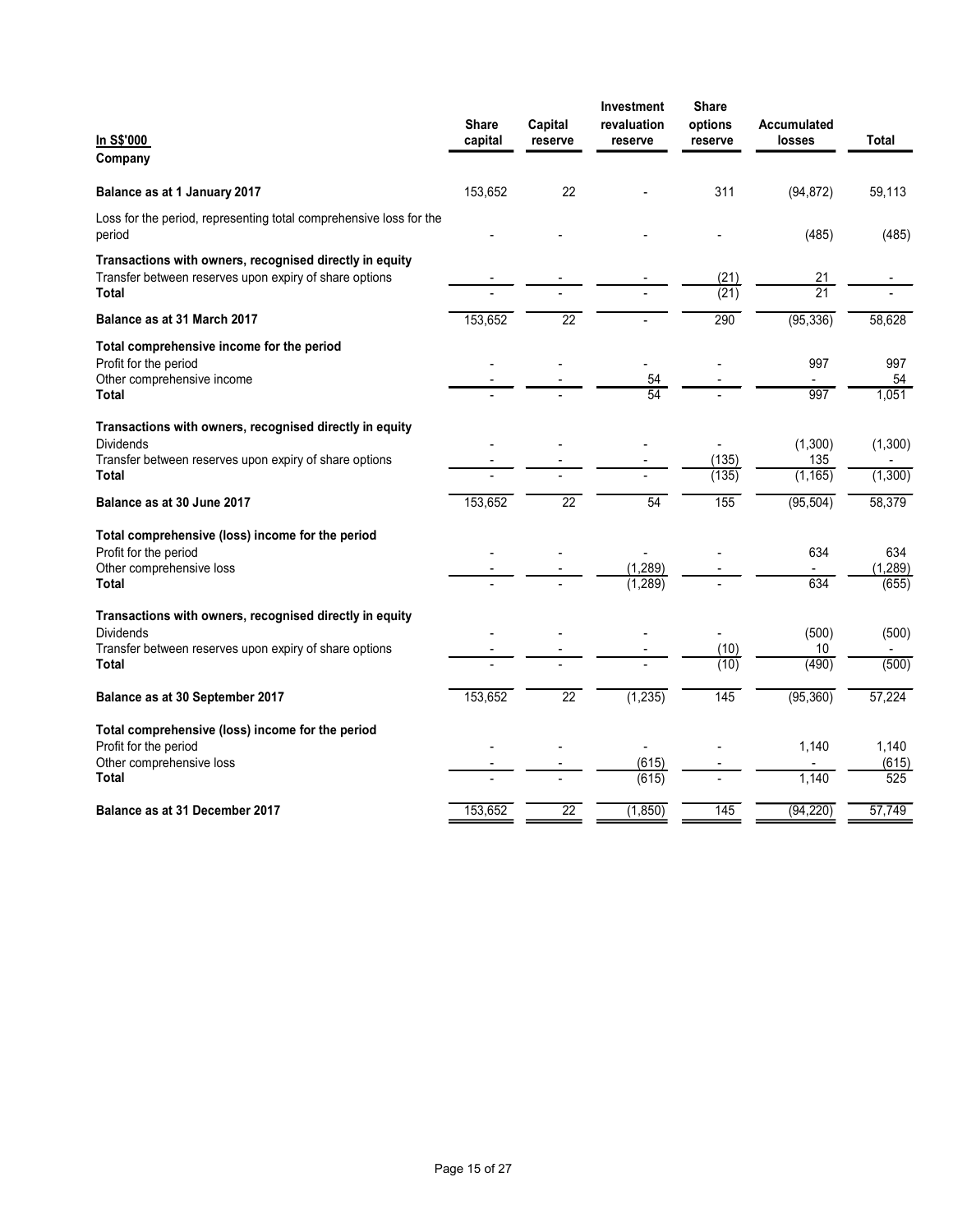1(d)(ii) Details of any changes in the Company's share capital arising from rights issue, bonus issue, share buybacks, exercise of share options or warrants, conversion of other issues of equity securities, issue of shares for cash or as consideration for acquisition or for any other purpose since the end of the previous period reported on. State also the number of shares that may be issued on conversion of all the outstanding convertibles as at the end of the current financial period reported on and as at the end of the corresponding period of the immediately preceding financial year

#### Issued share capital

In 4Q-18, the Company issued an additional 35,586,102,954 new ordinary shares through conversion of 35,548,375,654 Tranche 1 warrants at \$0.001 and 37,727,300 Tranche 2 warrants at \$0.0011. As a result, the Company's issued and paid-up capital increased to \$220,311,678 divided into 64,923,277,197 shares as at 31 December 2018.

As at 31 December 2017, the Company's issued and paid-up capital was \$153,652,141 divided into 12,528,241,084 shares. There were no movements in the Company's issued share capital for the quarter ended 31 December 2017.

#### **Warrants**

On 18 June 2018, the Company issued 149,196,713,931 warrants and these warrants were subsequently listed on the SGX-ST on 22 June 2018. Each warrant carries the right to subscribe for one new ordinary shares in the capital of the Company.

The number of shares that may be issued on conversion of the Group's outstanding warrants as at 31 December 2018 is as follows:

|                                                                          | 31-Dec-18      |
|--------------------------------------------------------------------------|----------------|
| Tranche 2 warrants, \$0.0011 per warrant expiring on<br>17 December 2019 | 49.688.567.677 |
| Tranche 3 warrants, \$0,0070 per warrant expiring on<br>17 June 2021     | 49,732,237,977 |
|                                                                          | 99,420,805,654 |

There were 35,548,375,654 Tranche 1 warrants and 37,727,300 Tranche 2 warrants exercised in the quarter ended 31 December 2018.

There were 35,773,953,154 Tranche 1 warrants and 43,670,300 Tranche 2 warrants exercised in the year ended 31 December 2018.

Tranche 1 warrants expired on 17 December 2018.

#### **Share options**

The Company had a share option scheme known as mDR Limited Share Option Scheme 2003 which was approved by members of the Company at the Extraordinary General Meeting held on 13 January 2003. The Scheme expired on 12 January 2013. Upon expiration of the Scheme, no further share option can be granted but the provisions of the Scheme will remain in full force and effect in respect of any share options granted prior to the expiration but not exercised at the time of expiration.

At 31 December 2017, there were 7,300,000 outstanding share options which would entitle the holders to subscribe for a total of 7,300,000 ordinary shares. Following the expiry of the outstanding share options in May 2018, there are no valid and exercisable option under the scheme as at 31 December 2018.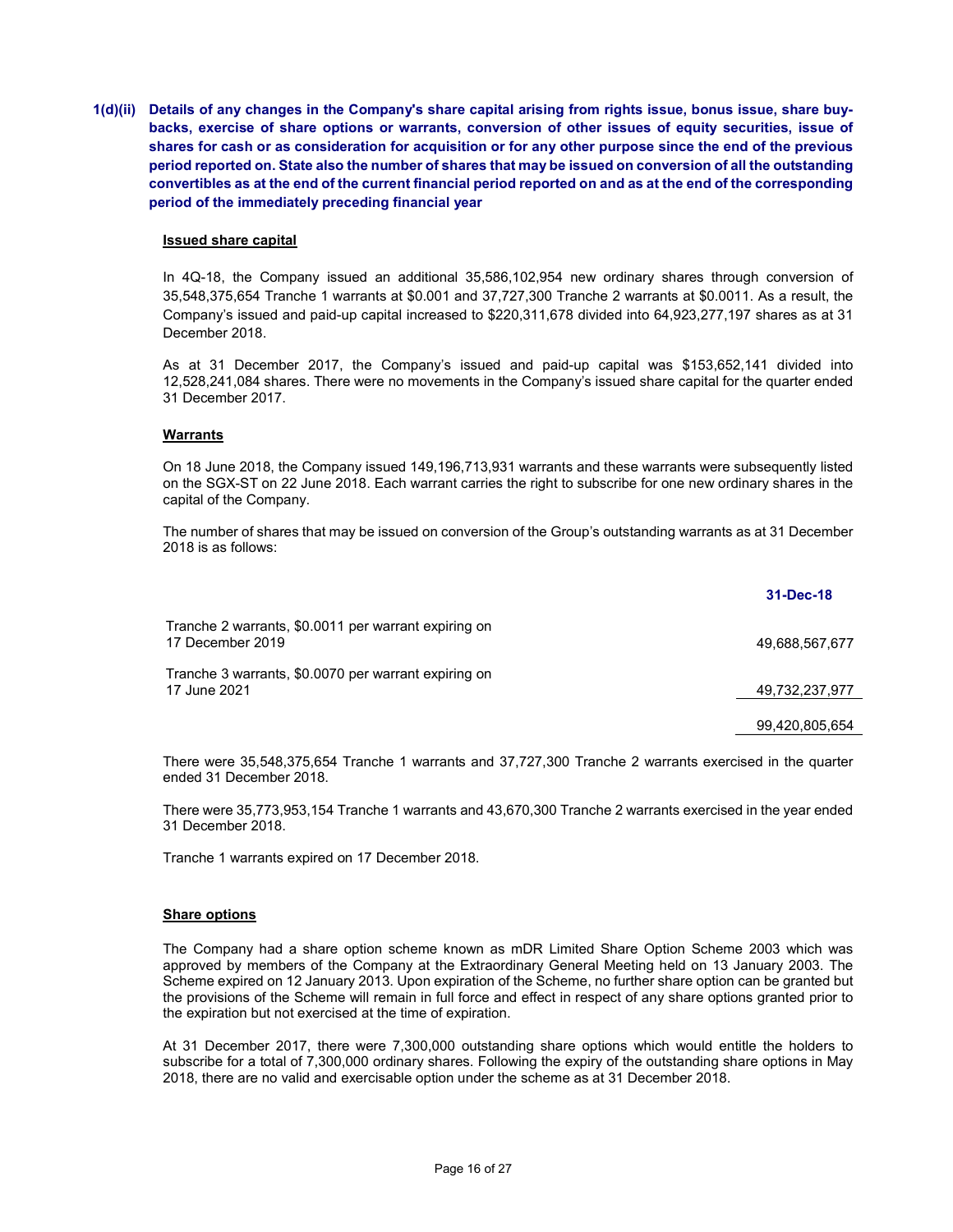### Share Award Scheme

On 28 September 2018, the shareholders of the Company approved the share award scheme known as mDR Share Plan 2018. Under the mDR Share Plan 2018, the Company will deliver shares granted under an award by issuing new shares and/or transferring treasury shares free of charge, upon the participant satisfying such conditions as specified by the Committee administering the mDR Share Plan. As at 31 December 2018, no share award had been granted.

1(d)(iii) To show the total number of issued shares excluding treasury shares as at the end of the current financial period and as at the end of the immediately preceding year.

|                    | <b>Number of ordinary shares</b> |                |  |  |  |
|--------------------|----------------------------------|----------------|--|--|--|
|                    | 31-Dec-18                        | 31-Dec-17      |  |  |  |
| Issued and paid up | 64.923.277.197                   | 12.528.241.084 |  |  |  |

#### 1(d)(iv) A statement showing all sales, transfers, disposal, cancellation and/or use of treasury shares as at the end of the current financial period reported on.

Not applicable

### 2. Whether the figures have been audited, or reviewed and in accordance with which standard

The figures have not been audited or reviewed by the auditors of the Company.

### 3. Where the figures have been audited or reviewed, the auditors' report (including any qualifications or emphasis of matter)

Not applicable

### 4. Whether the same accounting policies and methods of computation as in the issuer's most recently audited annual financial statements have been applied

The Group has applied the same accounting policies and methods of computation in the financial statements for the current financial period as compared with those used in the audited financial statements for the financial year ended 31 December 2017 except as explained in Note 5 below.

### 5. If there are any changes in the accounting policies and methods of computation, including any required by an accounting standard, what has changed, as well as the reasons for, and the effect of, the change

In December 2017, the Accounting Standards Council (ASC) has issued a new financial reporting framework – Singapore Financial Reporting Standards (International) (SFRS (I)), which is to be adopted by Singaporeincorporated companies listed on the Singapore Exchange (SGX), for annual periods beginning on or after 1 January 2018. SFRS (I) is identical to the International Financial Reporting Standards (IFRS) as issued by the International Accounting Standards Board (IASB).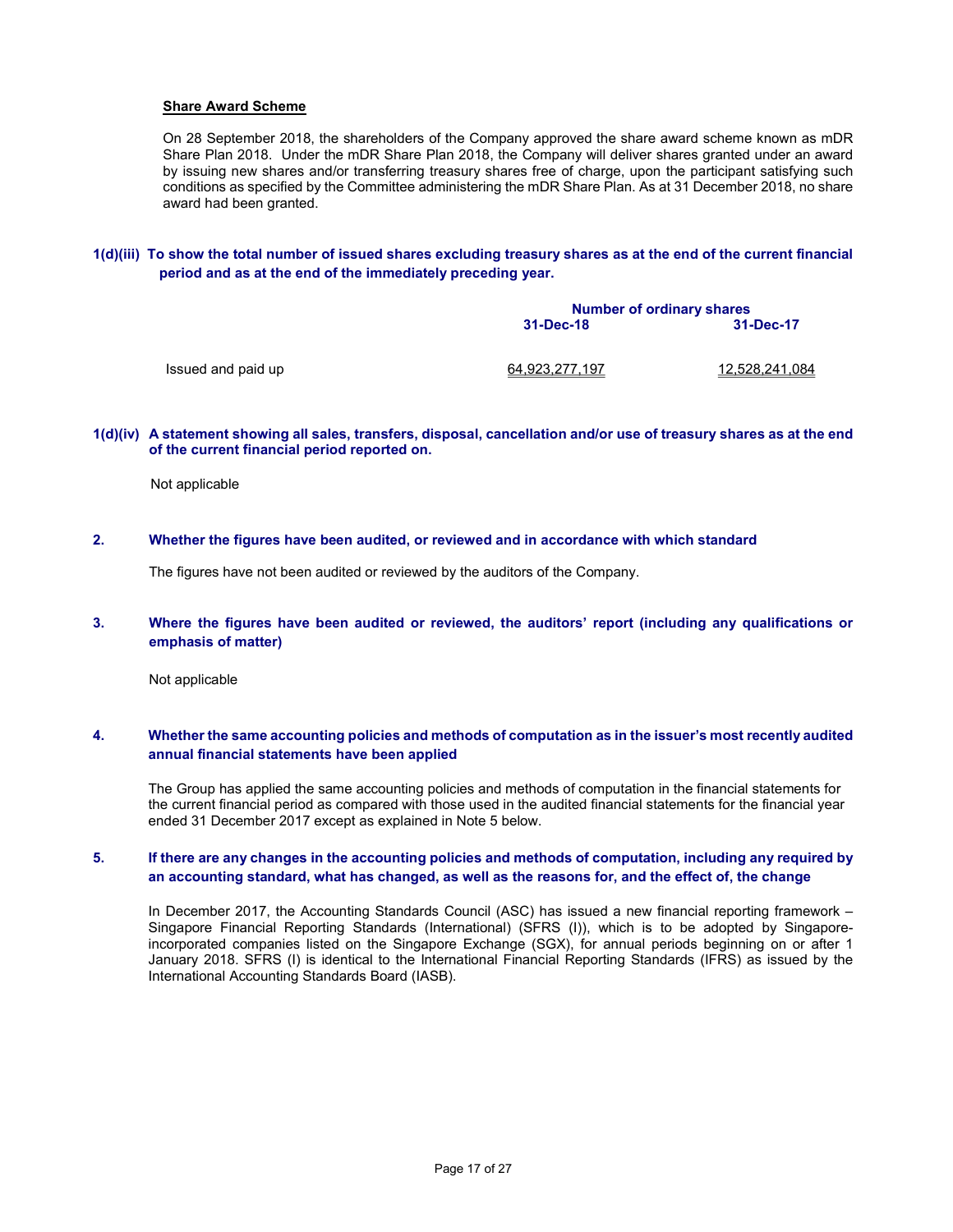The Group has adopted the new financial reporting framework on 1 January 2018. The impact arising from the adoption of SFRS (I) on the Group's financial statements are set out as follow:

### Application of SFRS (I) 1 First-time Adoption of Singapore Financial Reporting Standards (International)

The Group is required to apply retrospectively all SFRS (I) effective at end of the first SFRS (I) reporting period (financial quarter ended 31 March 2018), subject to the mandatory exceptions and optional exemptions under SFRS (I) 1. The Group has elected the option to reset the foreign currency translation reserve to zero as at date of transition to SFRS (I) on 1 January 2017. As a result, foreign currency translation deficit as at 1 January 2017 of S\$825,000 has been reclassified to accumulated losses.

The line items on the Group's financial statements that have been adjusted from the adoption of SFRS (I) as described above are summarized below:

|                                      | As<br>previously<br>reported | <b>Adjustments</b> | As<br>restated |
|--------------------------------------|------------------------------|--------------------|----------------|
|                                      | \$'000                       | \$'000             | \$'000         |
| <b>Balance Sheet</b>                 |                              |                    |                |
| As at 1 January 2017                 |                              |                    |                |
| <b>Equity</b>                        |                              |                    |                |
| Foreign currency translation reserve | (825)                        | 825                |                |
| Accumulated losses                   | (87,933)                     | (825)              | (88, 758)      |
| As at 31 December 2017               |                              |                    |                |
| <b>Equity</b>                        |                              |                    |                |
| Foreign currency translation reserve | (738)                        | 825                | 87             |
| Accumulated losses                   | (85, 465)                    | (825)              | (86, 290)      |

In addition, the Group has adopted the following new SFRS (I), amendments and interpretations of SFRS (I) which took effect from financial period beginning 1 January 2018:

#### - SFRS (I) 15 Revenue from Contracts with Customers

Except for SFRS(I) 1 as disclosed above, the adoption of SFRS(I) 15, amendments and interpretations of SFRS(I) 15 did not have any significant impact on the financial statements of the Group.

 On 18 June 2018, the Company issued 16,577,412,659 ordinary shares arising from exercise of rights issue in June 2018. Following the issue of right shares, the aggregate number of issued shares increased from 12,528,241,084 shares to 29,105,653,743 shares. As a result, the number of ordinary shares used for the per share calculations has been adjusted for retrospectively as required by SFRS(I) 1-33.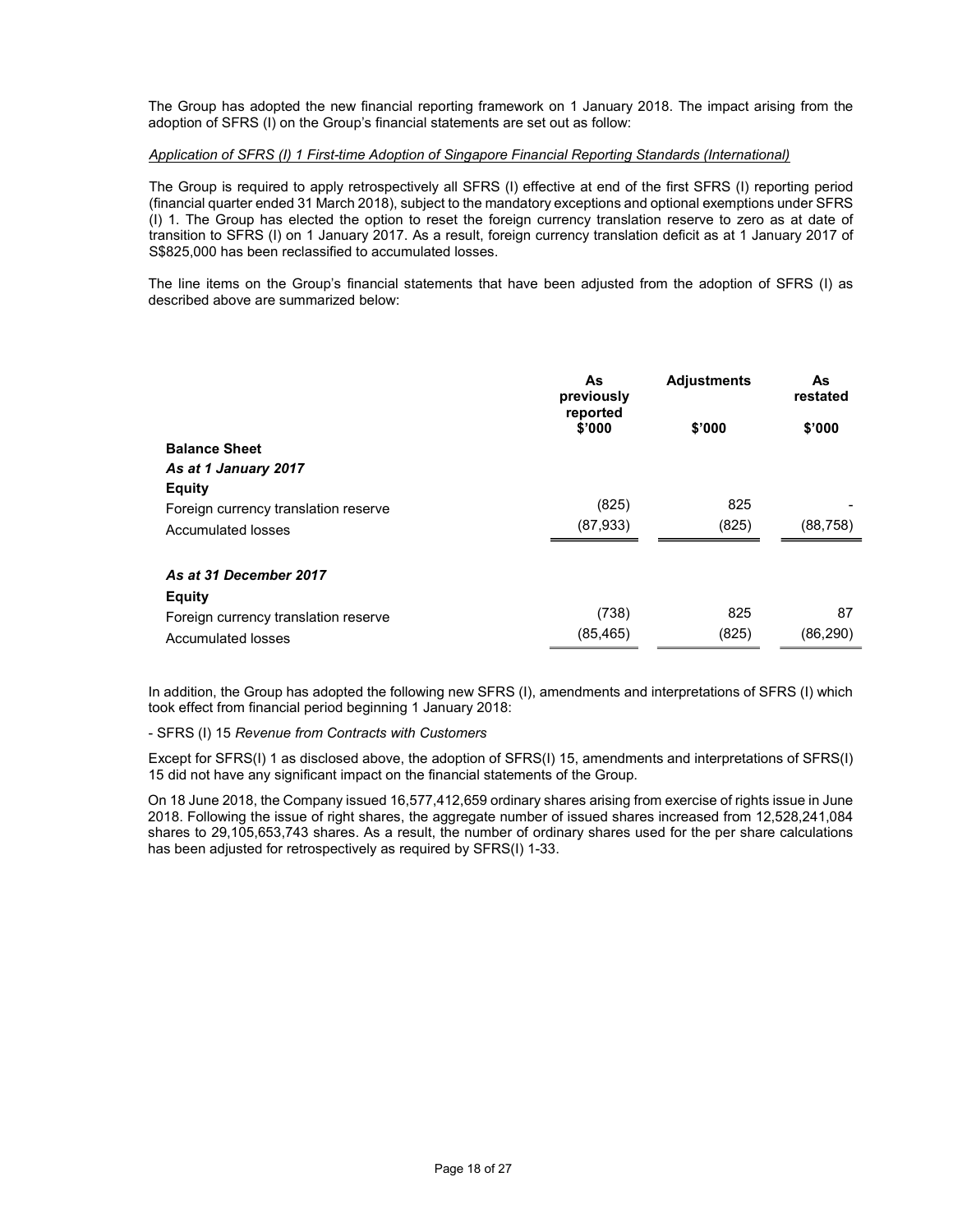# 6. Earnings per ordinary share of the Group for the current period reported on and the corresponding period of the immediately preceding financial year, after deducting any provision for preference dividends

| <b>Earnings (Losses) per ordinary</b><br>share                              | 4Q-18 | 4Q-17      | <b>YTD-18</b> | <b>YTD-17</b> |
|-----------------------------------------------------------------------------|-------|------------|---------------|---------------|
| (based on consolidated net profit)<br>(loss) attributable to equity holders | cents | cents      | cents         | cents         |
| of the Company)                                                             |       | (restated) |               | (restated)    |
| From continuing and<br>discontinued operations:                             |       |            |               |               |
| - Basic                                                                     | 0.003 | 0.010      | 0.010         | 0.032         |
| - Fully diluted                                                             | 0.002 | 0.010      | 0.005         | 0.032         |
| From continuing operations:                                                 |       |            |               |               |
| - Basic                                                                     | 0.003 | 0.011      | 0.010         | 0.034         |
| - Fully diluted                                                             | 0.002 | 0.011      | 0.005         | 0.034         |
|                                                                             |       |            |               |               |
| From discontinued operations:                                               |       |            |               |               |
| - Basic                                                                     |       | (0.001)    |               | (0.002)       |
| - Fully diluted                                                             |       | (0.001)    |               | (0.002)       |

Basic earnings per ordinary share is computed based on the weighted average number of shares in issue during the period of 25,374,248,301 (4Q-17: 12,528,241,084).

Fully diluted earnings per ordinary share is computed based on the weighted average number of shares during the period adjusted for the effect of all potential dilutive ordinary shares of 22,388,118,590.

In 4Q-17, the share options were antidilutive and hence disregarded in the calculation of diluted earnings (losses) per share.

# 7. Net asset value (for the issuer and Group) per ordinary share based on issued share capital of the issuer at the end of the (a) current period reported on and (b) immediately preceding financial year

|                                      |                           | Group                     | Company                   |                           |  |
|--------------------------------------|---------------------------|---------------------------|---------------------------|---------------------------|--|
|                                      | 31-Dec-18<br><b>Cents</b> | 31-Dec-17<br><b>Cents</b> | 31-Dec-18<br><b>Cents</b> | 31-Dec-17<br><b>Cents</b> |  |
| Net Asset Value ("NAV") per<br>share | 0.20                      | 0.52                      | 0.19                      | 0.46                      |  |

The NAV per share as at 31 December 2018 is calculated based on 64,923,277,197 (31 December 2017: 12,528,241,084) ordinary shares.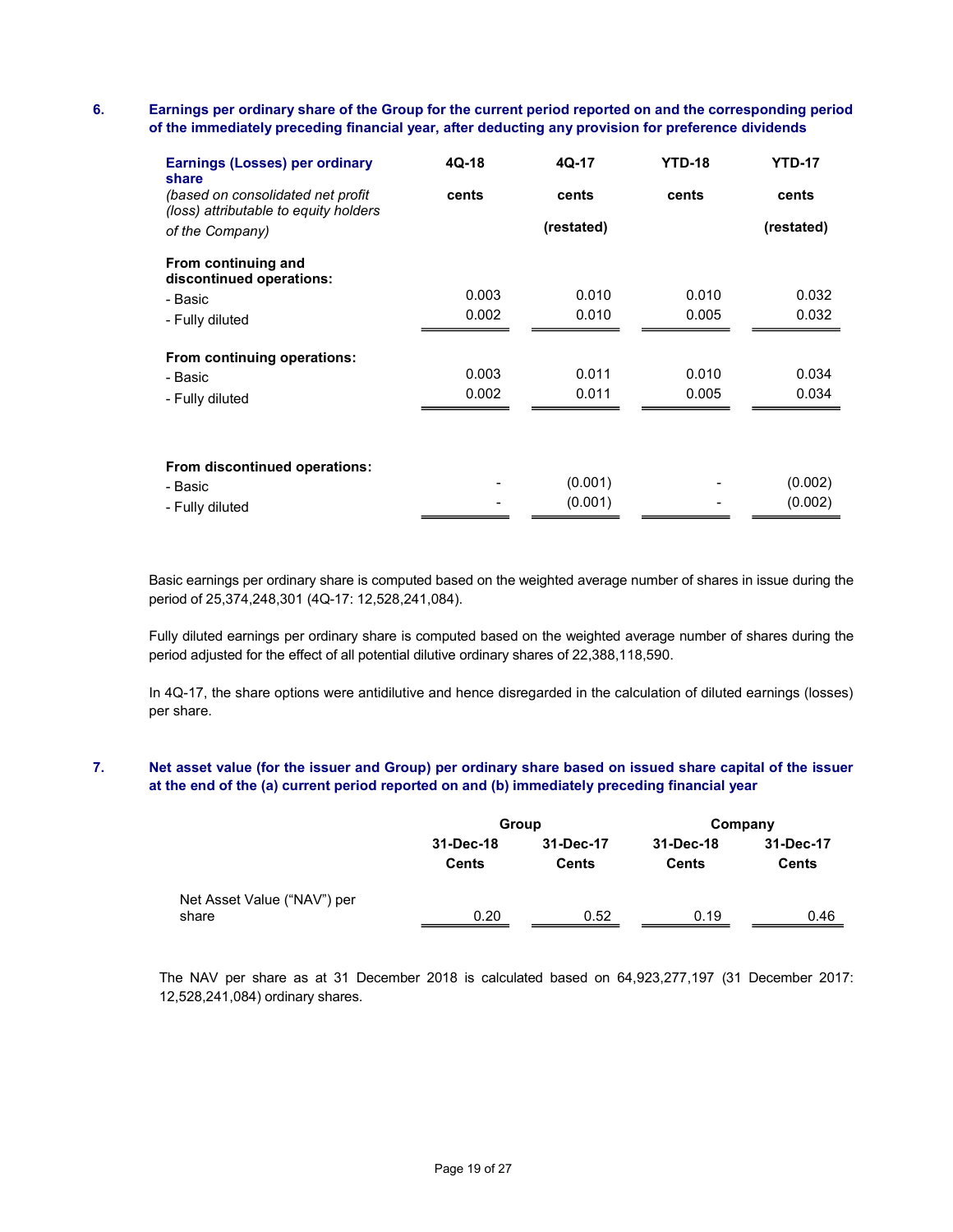8. A review of the performance of the Group, to the extent necessary for a reasonable understanding of the Group's business. The review must discuss any significant factors that affected the turnover, costs, and earnings of the Group for the current financial period reported on, including (where applicable) seasonal or cyclical factors. It must also discuss any material factors that affected the cash flow, working capital, assets or liabilities of the Group during the current financial period reported on

### Revenue and profit after income tax

The Group's 4Q-18 revenue decreased by 1% from \$73.2 million in 4Q-17 to \$72.4 million in 4Q-18 and a 4% decrease year-on-year from \$275.0 million in YTD-17 to \$264.9 million in YTD-18. The decrease was mainly due to lower sales across all business segments. Overall, the Group's gross profit margin increased by 1% to 10% in 4Q-18 and remained at 10% year-on-year.

Revenue from DMS business reported a slight decrease quarter-on-quarter from \$65.6 million in 4Q-17 to \$65.3 million in 4Q-18 and decreased by 4% year-on-year from \$241.8 million in YTD-17 to \$232.8 million in YTD-18, mainly due to weaker market demand and lower sales volume from its distribution operations. Gross margin for DMS business remained at 7% quarter-on-quarter but decreased by 1% from 8% to 7% year-on-year.

Revenue from AMS business decreased by 11% quarter-on-quarter from \$5.9 million in 4Q-17 to \$5.3 million in 4Q-18 and by 7% year-on-year from \$26.0 million in YTD-17 to \$24.2 million in YTD-18, due to lower repair volumes. However gross margin increased by 3% to 26% in 4Q-18, mainly from a change in products mix while the gross margin remained at 25% year-on-year.

Revenue from DPAS business decreased by 15% for quarter-on-quarter and year-on-year comparisons, from \$1.7 million in 4Q-17 to \$1.5 million in 4Q-18 and from \$7.2 million in YTD-17 to \$6.2 million YTD-18 respectively. The business was affected by the weak economic growth with local business activities slowing down after the general election in Malaysia. Gross margin for DPAS business, however increased by 1% quarter-on-quarter from 31% in 4Q-17 to 32% in 4Q-18 and year-on-year from 30% in YTD-17 to 31% in YTD-18, due to the reduction in production staff cost resulting from the restructuring exercise conducted in the beginning of this year.

In 4Q-18 and YTD-18, revenue from Investment segment is derived mainly from dividend income received from investment in marketable securities of \$0.4 million and \$1.3 million respectively.

Other income registered lower amounts by \$0.9 million in 4Q-18 and \$2.1 million in YTD-18 respectively, mainly due to the classification of dividend income from investment in marketable securities and interest income from loan to a third party as investment revenue since January 2018. In 4Q-17, liabilities written back of \$0.2 million and third party compensation of \$0.1 million were recorded.

Administrative expenses increased by \$0.8 million from \$4.5 million in 4Q-17 to \$5.2 million in 4Q-18, mainly due to higher staff cost and bonus provision.

The Group's 4Q-18 net profits decreased by \$0.8 million from \$1.5 million in 4Q-17 to \$0.7 million in 4Q-18, mainly due to the increase in administrative expenses.

The Group's YTD-18 net profits decreased by \$1.7 million from \$4.2 million in YTD-17 to \$2.5 million in YTD-18, mainly due to the decrease in gross profit from DMS, AMS and DPAS business segments by \$2.1 million and interest income from loan to a third party by \$0.8 million. The decrease was partially offset by the increase in dividend income received from investment in marketable securities by \$0.9 million and decrease in rental expenses from other operating expenses by \$0.3 million.

#### Cash Flows

In 4Q-18 and YTD-18, the Group recorded cash deficit of \$14.1 million and \$12.5 million respectively from operations, which mainly resulted from higher volume of inventories purchased in December 2018 for an incentive program, which resulted in lower cash position as at year end.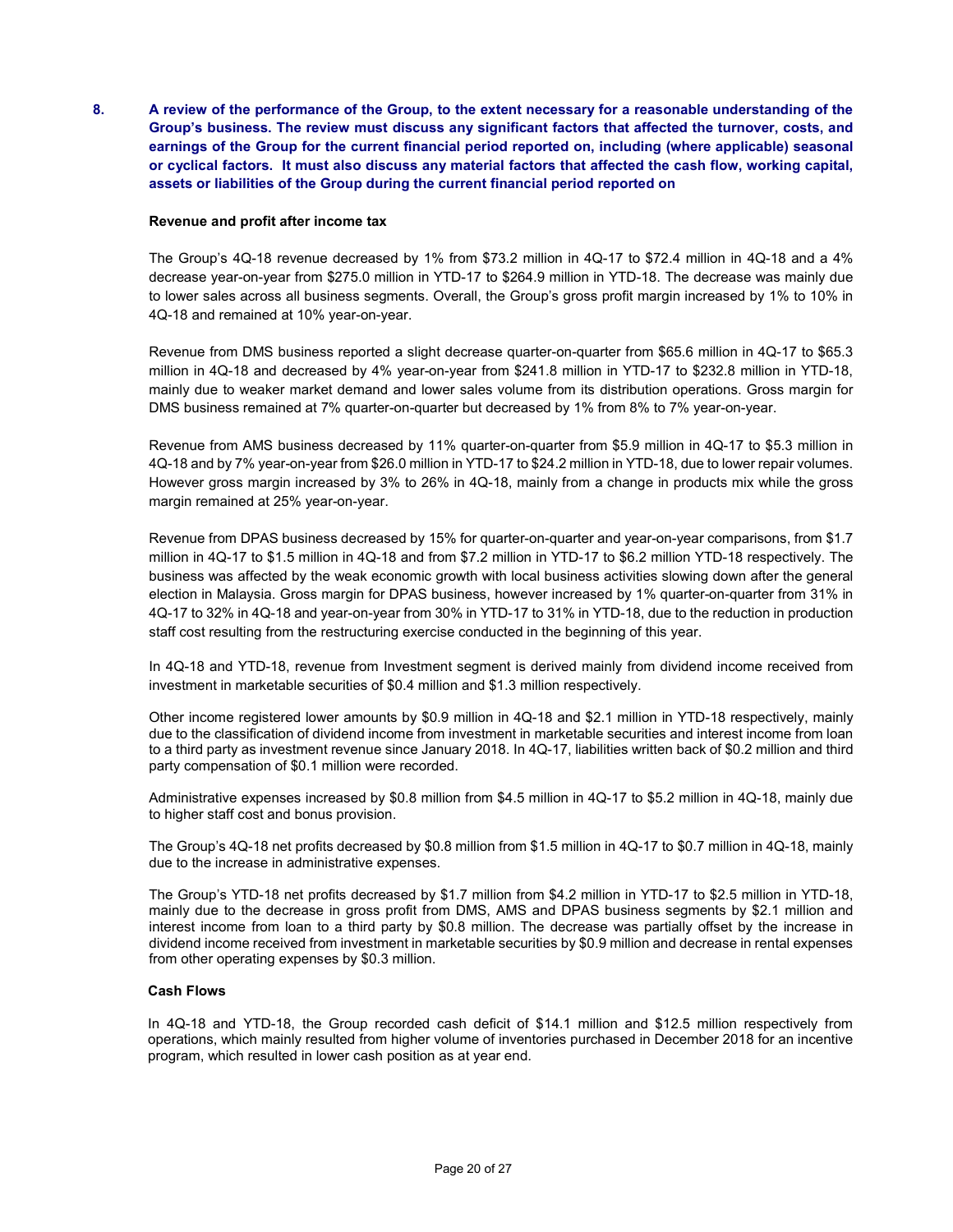### 9. Where a forecast, or a prospect statement, has been previously disclosed to shareholders, any variance between it and the actual results

Not applicable

# 10. A commentary at the date of the announcement of the competitive conditions of the industry in which the Group operates and any known factors or events that may affect the Group in the next reporting period and the next 12 months

The Group delivered positive results in FY 2018. Competition in the telco industry is expected to continue to intensify with the entry of the 4th operator and the various mobile virtual network operators (MVNOs). However it is anticipated that the growth in value added services, enterprise business and digitisation by existing telcos will underpin the future growth and revenue of telco products and services. This is also reflected in the changing patterns of sales of various products and services. For example, while the sales of pre-paid cards have generally declined, the sales of post-paid products and services have shown improvements. Overall, we expect the local operations' performance to remain muted in the coming quarters in view of the usual factors, being the distribution business's high reliance on the success of the newer flagship mobile phone models from the principals, overheads and competition. ervices. This is also reflected in the changing<br>
while the sales of pre-paid cards have generally<br>
while the sales of pre-paid cards have generally<br>
which the sucul factors, being the distribution<br>
le phone models from the

The cancellation or postponement of large scale infrastructure projects and a weak economic forecast for Malaysia for FY2019, have generally affected private sector activities which may have a bearing on the performance of DPAS operations. The DPAS division will work on expanding its customer base to service overseas entities and customers, to grow its revenue stream.

Dividend income from the invested marketable securities contributed positively to the Group's performance and will continue to be the main stream of revenue for Investment division, barring any major economic headwinds.

Geopolitical factors including trade conflict, natural disaster or other factors may lead to market volatility and uncertainties in the short term. However, the Company is committed to achieve better performance and a higher dividend payment for 2019.

The Group is also actively exploring potential investment opportunities to build new revenue streams and to improve shareholders' returns.

#### 11. A breakdown of sales as follows:-

| In S\$'000                                              | <b>FY2018</b> | FY2017  | Inc/(Dec) |
|---------------------------------------------------------|---------------|---------|-----------|
| <b>Continuing operation</b>                             |               |         |           |
| Sales reported for first half year                      | 125,013       | 135,750 | -8%       |
| Operating profit after tax before deducting             |               |         |           |
| non-controlling interests reported for first half year  | 1,382         | 1,599   | $-14%$    |
| Sales reported for second half year                     | 139,856       | 139,280 | 0%        |
| Operating profit after tax before deducting             |               |         |           |
| non-controlling interests reported for second half year | 1,201         | 3,059   | $-61%$    |
| <b>Discontinued operation</b>                           |               |         |           |
| Sales reported for first half year                      |               | 10,246  | $-100%$   |
| Operating loss after tax before deducting               |               |         |           |
| non-controlling interests reported for first half year  | (65)          | (341)   | -81%      |
| Sales reported for second half year                     |               |         | N.M.      |
| Operating loss after tax before deducting               |               |         |           |
| non-controlling interests reported for second half year | (26)          | (99)    | $-74%$    |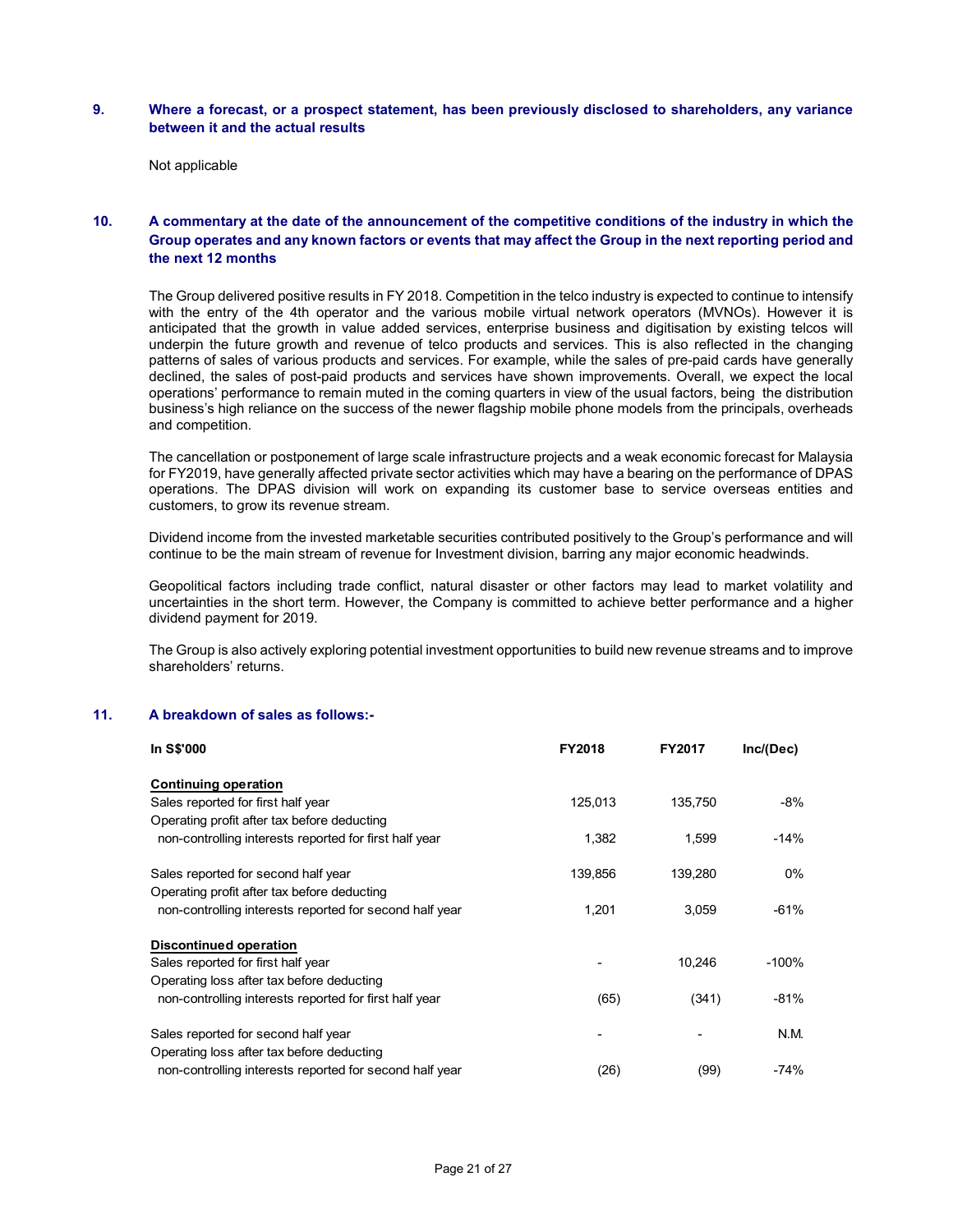### 12. Dividend

#### (a) Current Financial Period Reported On

Any dividend declared for the current financial period reported on?

Yes (Proposed, see note (c) )

| Name of Dividend   | Final                       |
|--------------------|-----------------------------|
| Dividend Type      | Cash                        |
| Dividend per share | \$0.0000308 per share       |
| Dividend Amount    | \$2.0 million (approximate) |
| Tax rate           | Tax exempt (One-Tier tax)   |

#### (b) Corresponding Period of the Immediately Preceding Financial Year

 Any dividend declared for the corresponding period of the immediately preceding financial year? Yes

| Name of Dividend   | Interim                     | Final                       |
|--------------------|-----------------------------|-----------------------------|
| Dividend Type      | Cash                        | Cash                        |
| Dividend per share | \$0,0000399 per share       | \$0,0000798 per share       |
| Dividend Amount    | \$0.5 million (approximate) | \$1.0 million (approximate) |
| Tax rate           | Tax exempt (One-Tier tax)   | Tax exempt (One-Tier tax)   |

#### (c) Date payable

 Subject to shareholders' approval at the annual general Meeting proposed to be held on 29 April 2019, the proposed final dividend will be paid on 23 May 2019.

### (d) Books closure date

The Share Transfer Books and Register of Members of the Company will be closed from 9 May 2019 at 5:00 p.m. to 10 May 2019 (both dates inclusive), for the purpose of determining shareholders' entitlement to the Company's proposed first and final (tax exempt one-tier) dividend, to be paid on 23 May 2019 subject to shareholders' approval at the forthcoming Annual General Meeting (the "Proposed Dividend"). For Proposed Dividend on a per share basis, please refer to note 12(a).

Duly completed registrable transfers received by the Company's Share Registrar, Boardroom Corporate & Advisory Services Pte Ltd, 50 Raffles Place, Singapore Land Tower #32-01, Singapore 048623, up to 5:00 p.m. on 9 May 2019 will be registered to determine shareholders' entitlement to the Proposed Dividend.

Members whose securities accounts with The Central Depository (Pte) Limited are credited with the Company's shares as at 5:00 p.m. on 9 May 2019 will be entitled to the Proposed Dividend.

### 13. If no dividend has been declared/recommended, a statement to that effect

Not applicable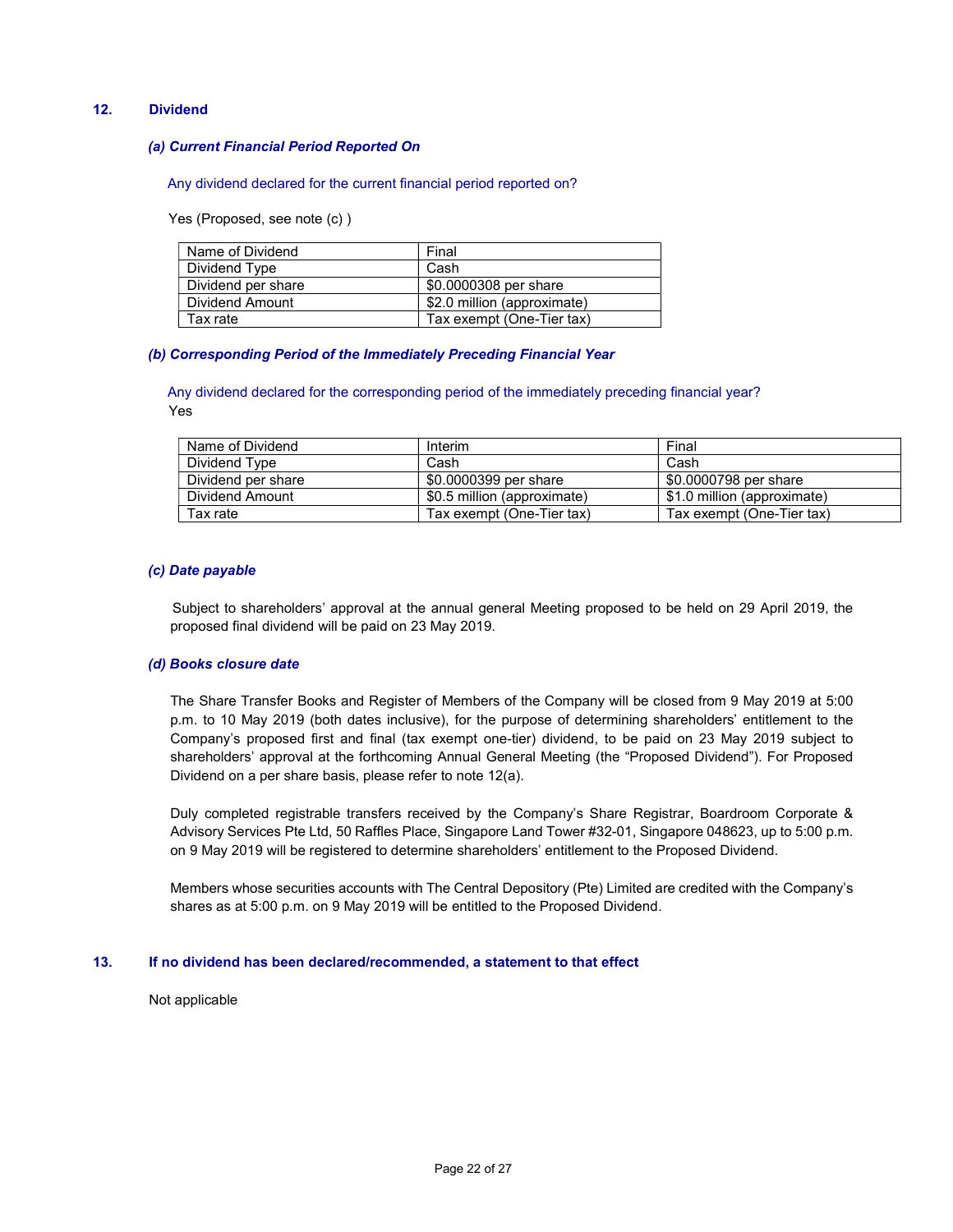#### 14. Segment revenue and results for business or geographical segments (of the group) in the form presented in the issuer's most recently audited annual financial statements, with comparative information for the immediately preceding year.

For management purposes, the Group is organised into four business segments, After-Market Services ("AMS"), Distribution Management Solutions ("DMS"), Digital Inkjet Printing for Out-Of-Home Advertising Solutions ("DPAS") and Investment.

 AMS provides after market services for mobile equipment and consumer electronic products; DMS is a distributor and retailer of mobile telecommunication equipment and mobile related services, including prepaid cards, and DPAS provides digital inkjet printing for point-of-sale and out-of-home advertising solutions. Investment segment primarily comprises investment in marketable securities.

 The segments are the basis which the Group reports information to the Group's chief operating decision maker for the purposes of resource allocation and assessment of the segment information.

### (a) Segment revenues and results

| FY2018                                                   |            | <----Continuing Operation------> |             |         |                                                         |                          |              |
|----------------------------------------------------------|------------|----------------------------------|-------------|---------|---------------------------------------------------------|--------------------------|--------------|
| \$'000                                                   | <b>AMS</b> | <b>DMS</b>                       | <b>DPAS</b> |         | <b>Investment Discontinued Unallocated</b><br>Operation |                          | <b>Total</b> |
| <b>Segment revenue</b>                                   |            |                                  |             |         |                                                         |                          |              |
| External                                                 | 24,240     | 232,847                          | 6,153       | 1,629   |                                                         |                          | 264,869      |
| Inter-segment                                            |            |                                  |             |         |                                                         |                          |              |
|                                                          | 24,240     | 232,847                          | 6,153       | 1,629   | $\blacksquare$                                          | $\overline{\phantom{a}}$ | 264,869      |
| <b>Segment result</b>                                    | 967        | 554                              | 702         | 599     | (40)                                                    | 248                      | 3,030        |
| Rental income                                            |            |                                  | 20          |         |                                                         |                          | 20           |
| Net foreign exchange loss                                |            |                                  |             |         |                                                         |                          | (117)        |
| Gain on disposal of plant and equipment                  |            |                                  |             |         |                                                         |                          | 3            |
| Finance costs                                            |            |                                  |             |         |                                                         |                          | (422)        |
| Profit before income tax & share of<br>associate results |            |                                  |             |         |                                                         |                          | 2,514        |
| Share of loss of associate                               |            |                                  |             |         |                                                         |                          | (9)          |
|                                                          |            |                                  |             |         |                                                         |                          | 2,505        |
| Income tax expense                                       |            |                                  |             |         |                                                         |                          | (13)         |
| Net profits for the year                                 |            |                                  |             |         |                                                         |                          | 2,492        |
| <b>Segment assets</b>                                    | 5,025      | 60,788                           | 15,497      | 79,054  | 405                                                     |                          | 160,769      |
| <b>Segment liabilities</b>                               | (2,817)    | (14, 034)                        | (5,638)     | (8,986) | (126)                                                   | (372)                    | (31, 973)    |
| <b>Other segment information</b>                         |            |                                  |             |         |                                                         |                          |              |
| Capital expenditure                                      | 558        | 831                              | 238         |         |                                                         |                          | 1,627        |
| Depreciation                                             | 163        | 649                              | 836         |         |                                                         |                          | 1,648        |
|                                                          |            |                                  |             |         |                                                         |                          |              |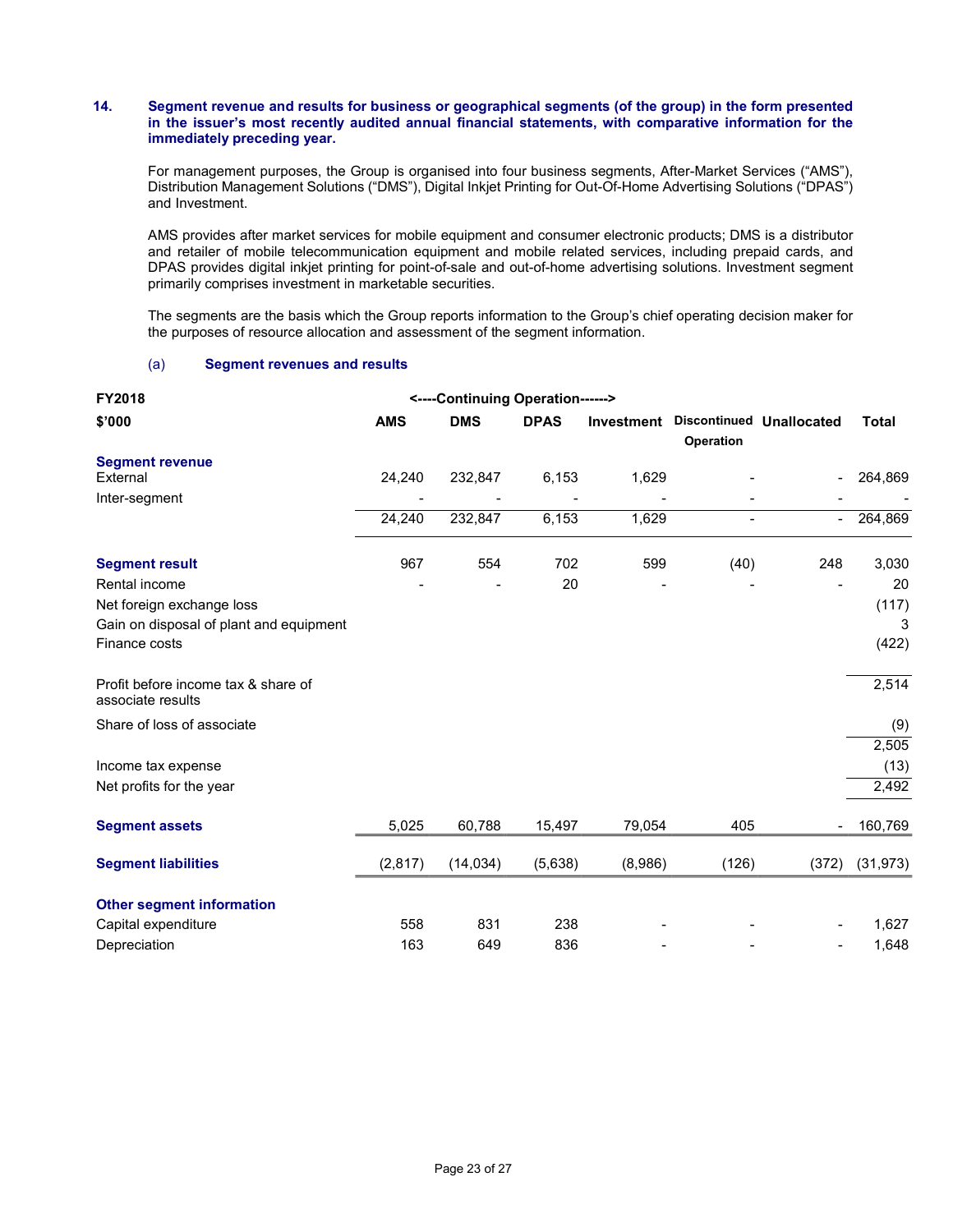| FY2017                                                   |            |            | <----Continuing Operation------> |                          |                                                  |                          |              |
|----------------------------------------------------------|------------|------------|----------------------------------|--------------------------|--------------------------------------------------|--------------------------|--------------|
| \$'000                                                   | <b>AMS</b> | <b>DMS</b> | <b>DPAS</b>                      |                          | Investment Discontinued Unallocated<br>Operation |                          | <b>Total</b> |
| <b>Segment revenue</b>                                   |            |            |                                  |                          |                                                  |                          |              |
| External                                                 | 26,027     | 241,755    | 7,248                            |                          | 10,246                                           | -                        | 285,276      |
| Inter-segment                                            |            |            |                                  | $\blacksquare$           |                                                  |                          |              |
|                                                          | 26,027     | 241,755    | 7,248                            | $\overline{\phantom{a}}$ | 10,246                                           | $\overline{\phantom{a}}$ | 285,276      |
| <b>Segment result</b>                                    | 879        | 2,263      | 674                              | 1,173                    | (498)                                            | 380                      | 4,871        |
| Rental income                                            |            |            | 11                               |                          |                                                  |                          | 11           |
| Net foreign exchange loss                                |            |            |                                  |                          |                                                  |                          | (217)        |
| Gain on disposal of plant and equipment                  |            |            |                                  |                          |                                                  |                          | 115          |
| Finance costs                                            |            |            |                                  |                          |                                                  |                          | (311)        |
| Profit before income tax & share of<br>associate results |            |            |                                  |                          |                                                  |                          | 4,469        |
| Share of profit of associate                             |            |            |                                  |                          |                                                  |                          | 9            |
|                                                          |            |            |                                  |                          |                                                  |                          | 4,478        |
| Income tax expense                                       |            |            |                                  |                          |                                                  |                          | (260)        |
| Net profits for the year                                 |            |            |                                  |                          |                                                  |                          | 4,218        |
| <b>Segment assets</b>                                    | 9,239      | 46,047     | 16,576                           | 17,066                   | 863                                              |                          | 89,791       |
| <b>Segment liabilities</b>                               | (3,490)    | (12, 949)  | (7, 351)                         | $\blacksquare$           | (1, 373)                                         | (510)                    | (25, 673)    |
|                                                          |            |            |                                  |                          |                                                  |                          |              |
| <b>Other segment information</b>                         |            |            |                                  |                          |                                                  |                          |              |
| Capital expenditure                                      | 267        | 931        | 6,720                            |                          | 2                                                | $\blacksquare$           | 7,920        |
| Depreciation                                             | 152        | 542        | 795                              |                          | 50                                               |                          | 1,539        |
| Reversal of impairment on plant and<br>equipment         |            | (3)        |                                  |                          |                                                  |                          | (3)          |

# (b) Geographical information

|                               | Revenue from external<br>customers |                         |  |
|-------------------------------|------------------------------------|-------------------------|--|
|                               | <b>FY2018</b><br>\$'000            | <b>FY2017</b><br>\$'000 |  |
| <b>Continuing Operation</b>   |                                    |                         |  |
| Singapore                     | 258,716                            | 267,782                 |  |
| Malaysia                      | 6,153                              | 7,248                   |  |
|                               | 264,869                            | 275,030                 |  |
| <b>Discontinued Operation</b> |                                    |                         |  |
| Myanmar                       |                                    | 10,246                  |  |
|                               | 264,869                            | 285,276                 |  |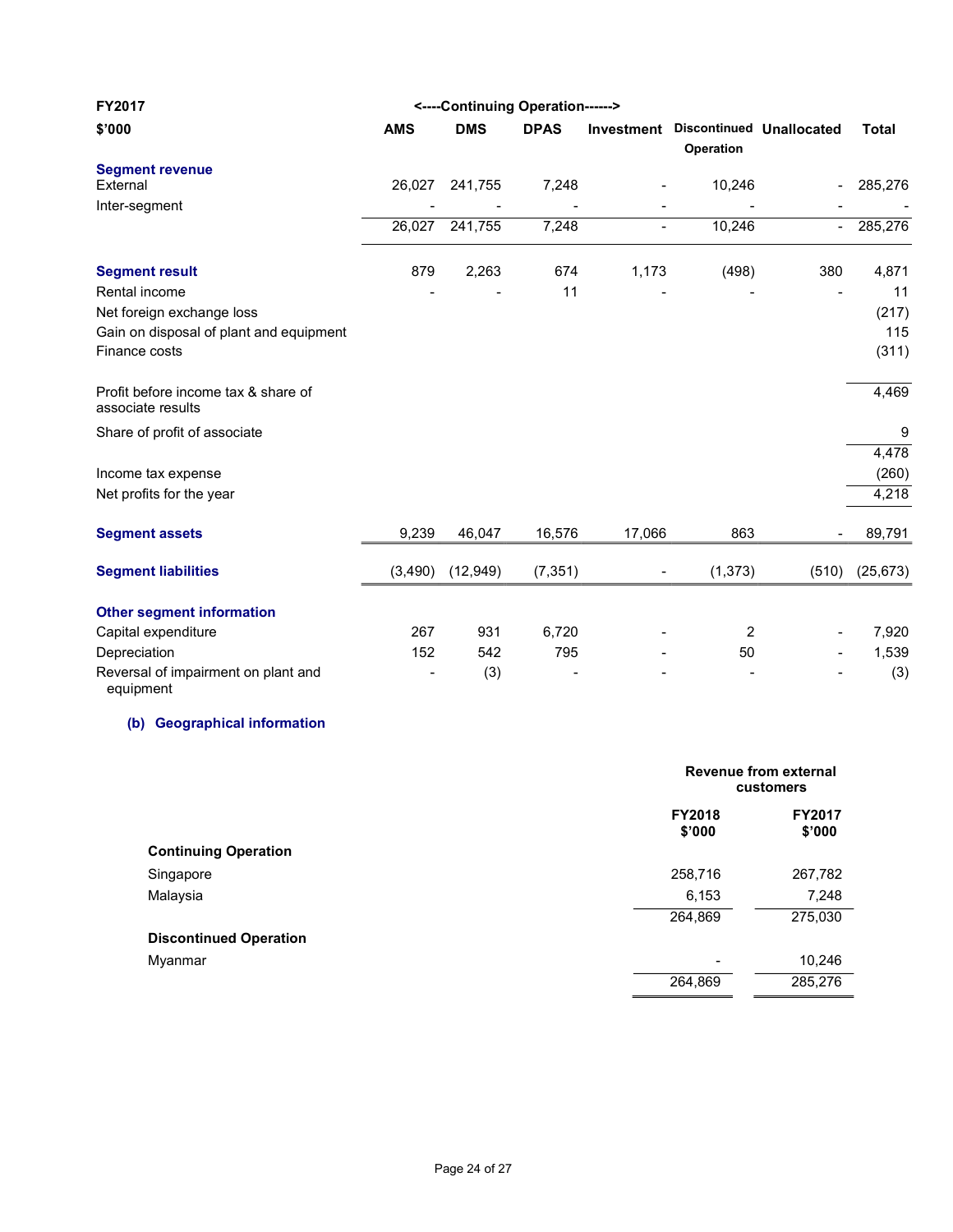#### Non-current assets

| <b>FY2018</b> | <b>FY2017</b><br>\$'000 |
|---------------|-------------------------|
|               |                         |
| 81,430        | 16,498                  |
| 11,236        | 11,858                  |
| 92,666        | 28,356                  |
|               |                         |
| 346           | 339                     |
| 93,012        | 28,695                  |
|               | \$'000                  |

# 15. Interested Person Transactions

| Name of interested person           | Aggregate value of all          | Aggregate value of all         |
|-------------------------------------|---------------------------------|--------------------------------|
|                                     | interested person transactions  | interested person transactions |
|                                     | during the financial year under | conducted under shareholders'  |
|                                     | review (excluding transactions  | mandate pursuant to Rule 920   |
|                                     | less than \$100,000 and         | of the SGX Listing Manual      |
|                                     | transactions conducted under    | (excluding transactions less   |
|                                     | shareholders' mandate           | than \$100,000)                |
|                                     | pursuant to Rule 920 of the     |                                |
|                                     | <b>SGX Listing Manual)</b>      |                                |
|                                     |                                 |                                |
|                                     | \$'000                          | \$'000                         |
|                                     |                                 |                                |
| <b>Pacific Organisation Pte Ltd</b> |                                 |                                |
| <b>Rental expenses</b><br>÷         | 403                             |                                |
|                                     |                                 |                                |
| Total                               | 403                             |                                |
|                                     |                                 |                                |

Mr Ong Ghim Choon (Director and Chief Executive Officer of the Company) and his associate own a majority of the shares of Pacific Organisation Pte Ltd.

# 16. Use of proceeds

 As at 31 December 2018, the proceeds from the Rights cum Warrants Issue have been utilized in accordance with its stated use and the breakdown is as follows:

| Net proceeds from the Rights cum Warrants Issue <sup>1</sup>                                                                                                                    | \$'000<br>66.988                  |
|---------------------------------------------------------------------------------------------------------------------------------------------------------------------------------|-----------------------------------|
| Less:<br>Investments in quoted securities<br>Repayment of loan to finance the investment in quoted securities<br>Utilisation towards working capital – purchases of inventories | (45, 838)<br>(11, 235)<br>(9,915) |
| <b>Balance of net proceeds</b>                                                                                                                                                  |                                   |

<sup>1</sup>Aggregate proceeds from Rights and conversion of Warrants as at 31 December 2018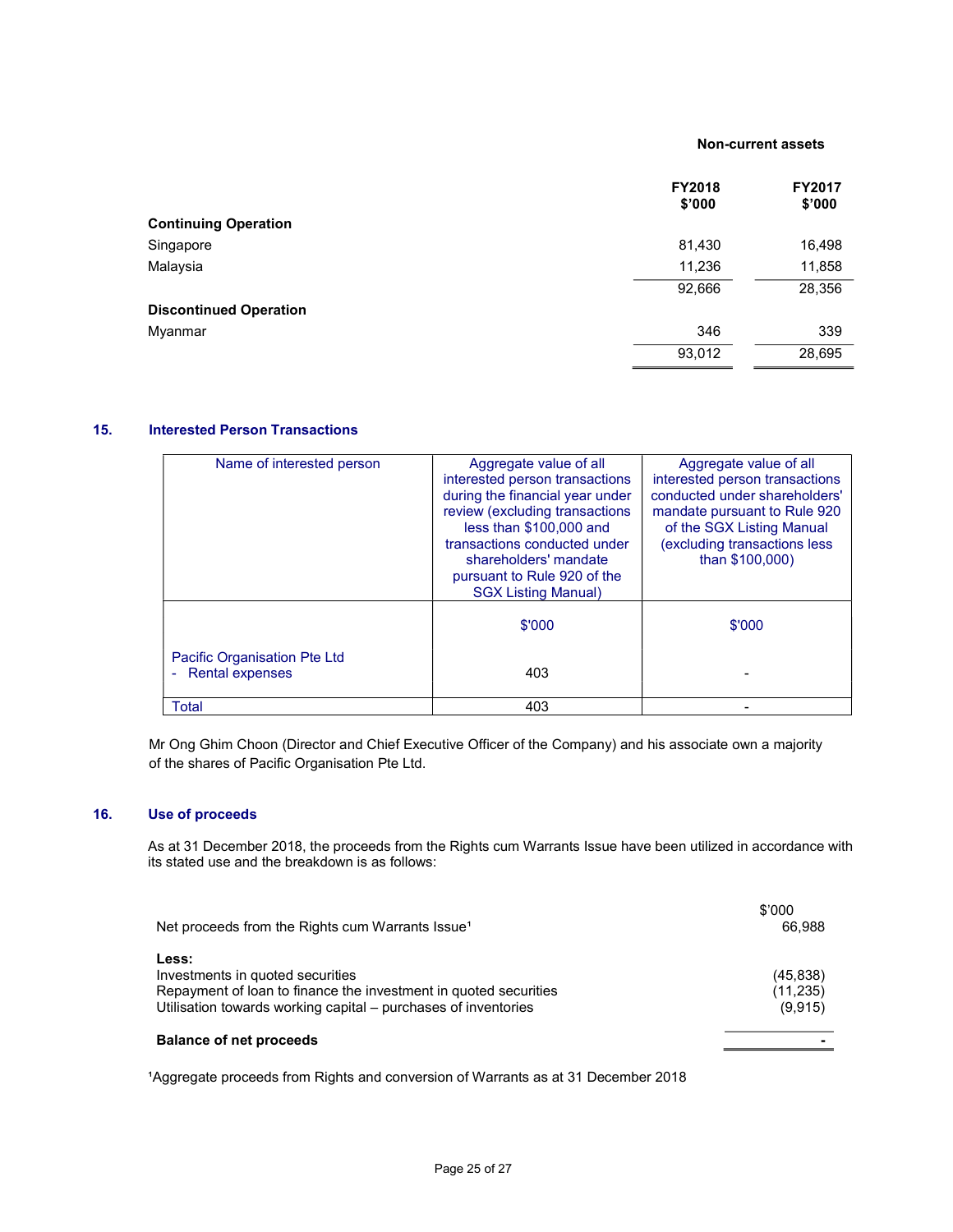#### 17. Disclosure of person occupying a managerial position in the issuer or any of its principal subsidiaries who is a relative of a director or chief executive officer or substantial shareholder of the issuer pursuant to Rule 704(13) of the Listing Manual.

| <b>Name</b>    | Age | <b>Family relationship</b><br>with any director,<br>CEO and/or<br>substantial<br>shareholder | Current position and<br>duties, and the year<br>the position was first<br>held                                                     | Details of<br>changes in<br>duties and<br>position<br>held, any,<br>during the<br>vear |
|----------------|-----|----------------------------------------------------------------------------------------------|------------------------------------------------------------------------------------------------------------------------------------|----------------------------------------------------------------------------------------|
| Ong Ghim Chwee | 54  | Brother of Ong Ghim<br>Choon (Group Executive<br>Director and Chief<br>Executive Officer)    | Director (Accessories<br>and Logistics) of<br><b>Distribution</b><br><b>Management Solutions</b><br>Pte Ltd since<br>January 2006. | No change                                                                              |

# 18. Confirmation of Undertakings under Rule 720(1) of the Listing Manual

The Company has procured undertakings from all its directors and executive officers (in the format set out in Appendix 7.7) under Rule 720(1) of the Mainboard Rules.

BY ORDER OF THE BOARD

Ong Ghim Choon Chief Executive Officer 28 February 2019